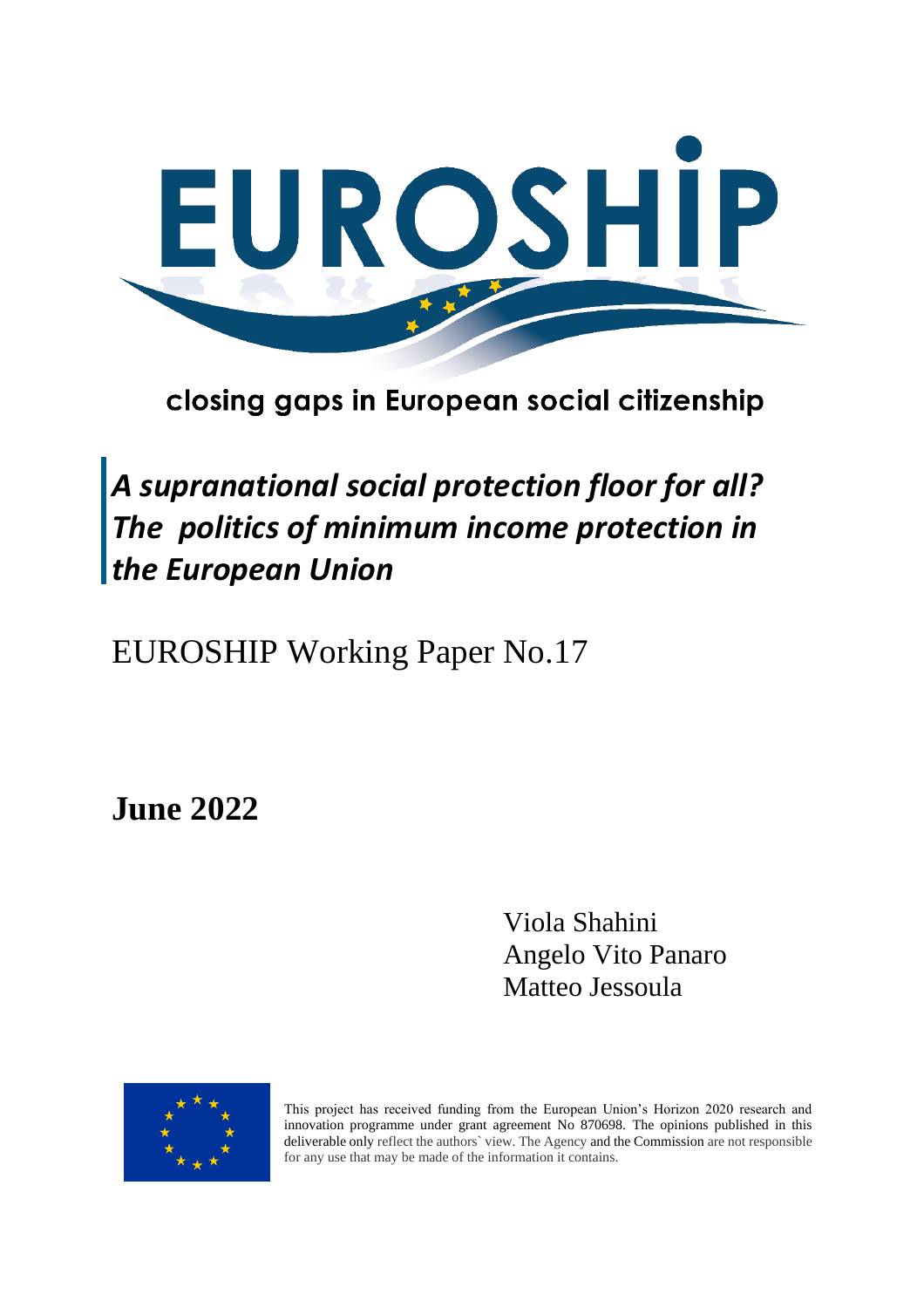EUROSHIP Working Papers are outputs from EUROSHIP project (euroship-research.eu). The series is edited by the project coordinator Professor Rune Halvorsen. The working papers in the series are intended to meet the European Commission's expected impact from the project:

- i) to advance the knowledge base that underpins the formulation and implementation of relevant policies in Europe with the aim of exercising the EU social rights as an integral part of EU citizenship and promoting upward convergence, and
- ii) to engage with relevant communities, stakeholders and practitioners in the research with a view to supporting social protection policies in Europe. Contributions to a dialogue about these results can be made through the project website euroshipresearch.eu, or by following us on Twitter: @EUROSHIP\_EU.

#### To cite this report:

Shahini, V, Panaro, A, Jessoula,M (2022) A supranational social protection floor for all? The politics of minimum income protection in the European Union. EUROSHIP Working Paper No. 17. Oslo: Oslo Metropolitan University. DOI: 10.6084/m9.figshare.20124155. Available at: [https://euroship-research.eu/publications.](https://euroship-research.eu/publications)

#### © Copyright is held by the authors

The original version of this working paper was submitted to the European Commission's Research Executive Agency (REA) as EUROSHIP Deliverable 9.2 in April 2022.

#### **Authors**

[Viola Shahini,](mailto:viola.shahini@unimi.it) University of Milan, Italy Angelo [Vito Panaro,](mailto:angelo.panaro@unimi.it) University of Milan, Italy [Matteo Jessoula,](mailto:matteo.jessoula@unimi.it) University of Milan, Italy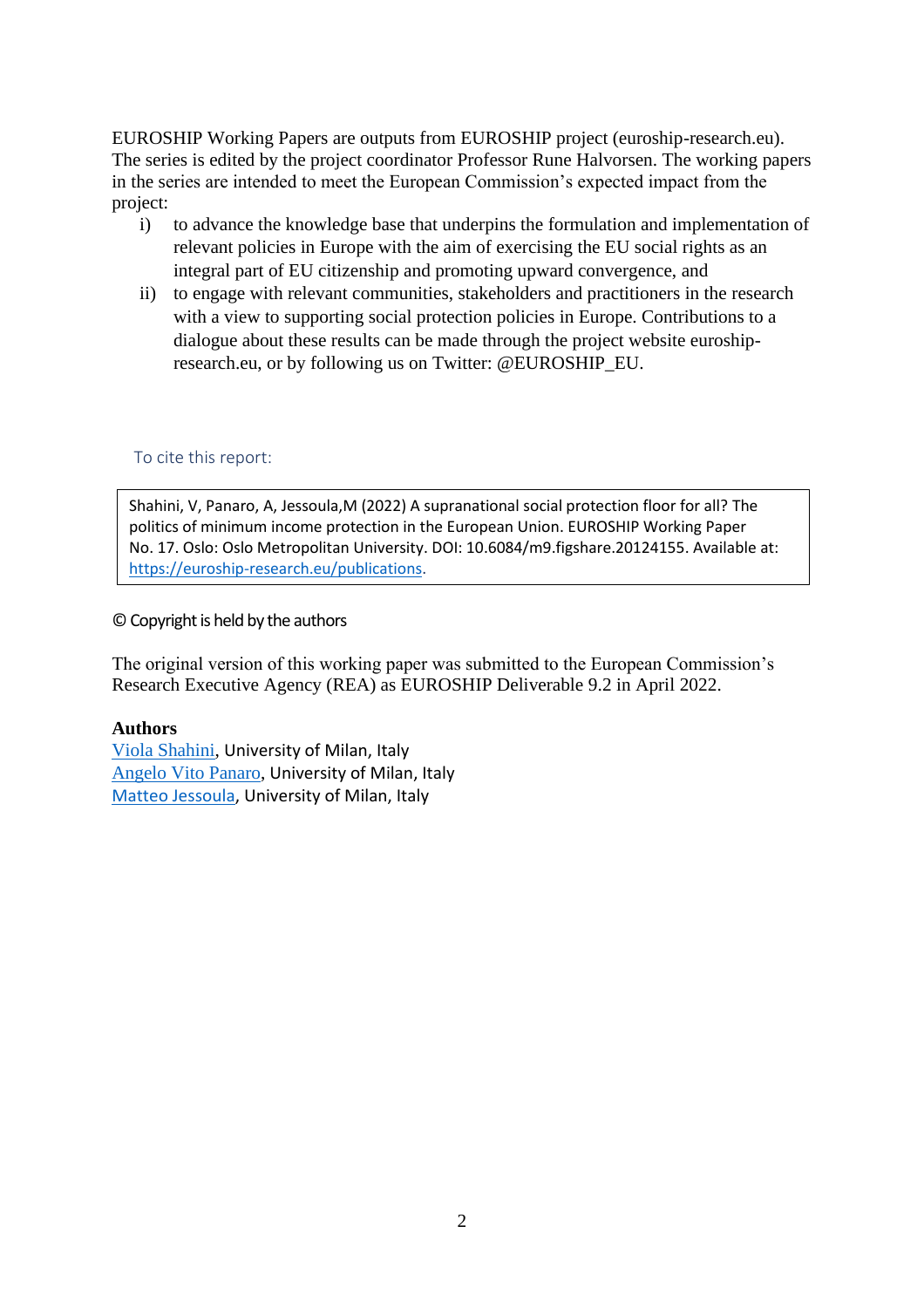# **Table of Contents**

| 1.                                                                                     |  |
|----------------------------------------------------------------------------------------|--|
|                                                                                        |  |
| 3. EU Institutional framework and policy development in the field of minimum income    |  |
|                                                                                        |  |
|                                                                                        |  |
|                                                                                        |  |
| 4. From Lisbon to the Pillar: the politics of minimum income at the EU level17         |  |
|                                                                                        |  |
|                                                                                        |  |
| 5. An EU binding initiative on Minimum Income: legally feasible, political unviable?22 |  |
|                                                                                        |  |
|                                                                                        |  |
|                                                                                        |  |
|                                                                                        |  |
|                                                                                        |  |
|                                                                                        |  |
|                                                                                        |  |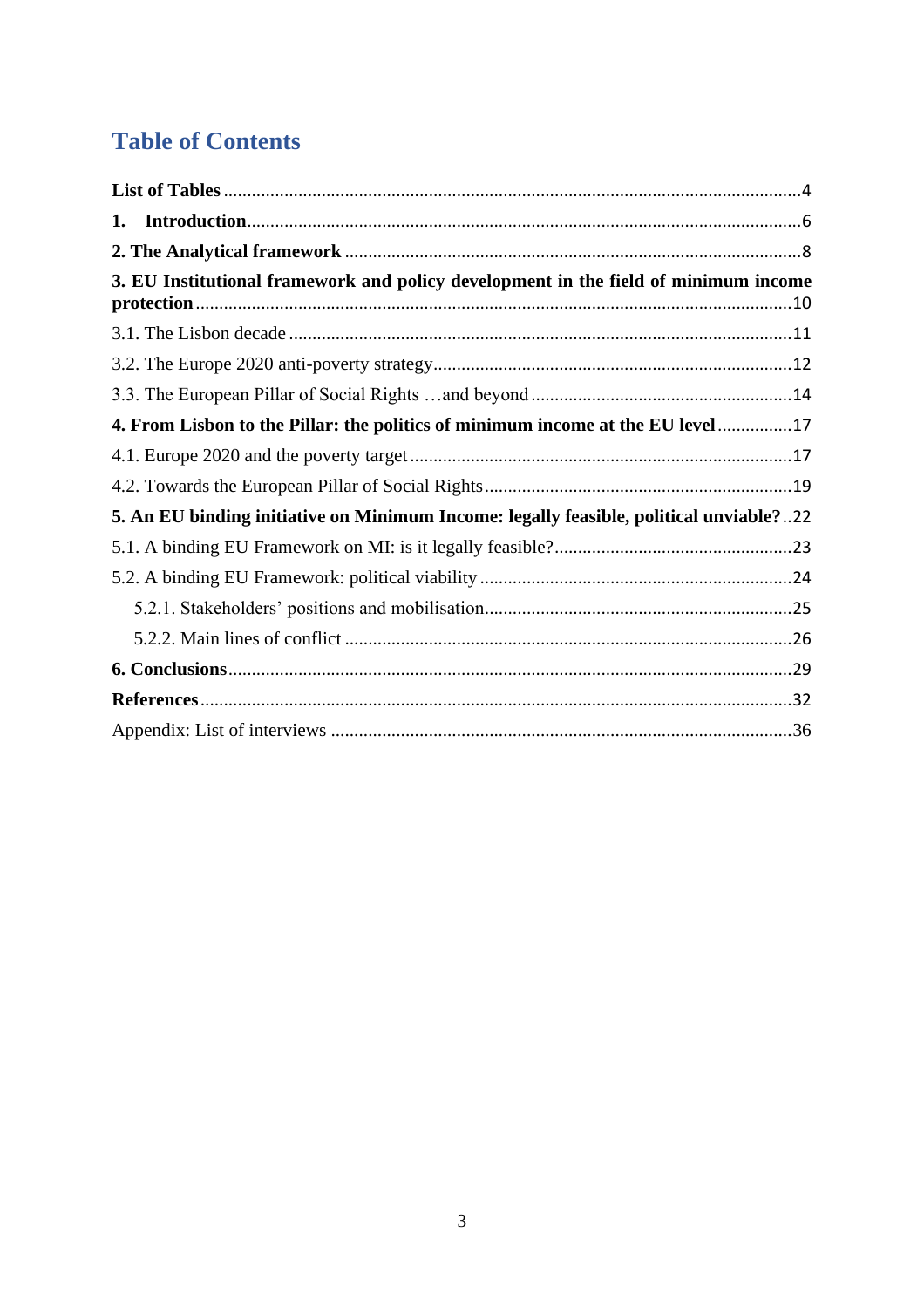# <span id="page-3-0"></span>**List of Tables**

| <b>Table 1.</b> Analytical framework: assessing policy change in the field of poverty and social exclusion .8 |  |
|---------------------------------------------------------------------------------------------------------------|--|
| <b>Table 2.</b> Lisbon decade and EU2020: policy initiatives in the field of poverty and social exclusion13   |  |
|                                                                                                               |  |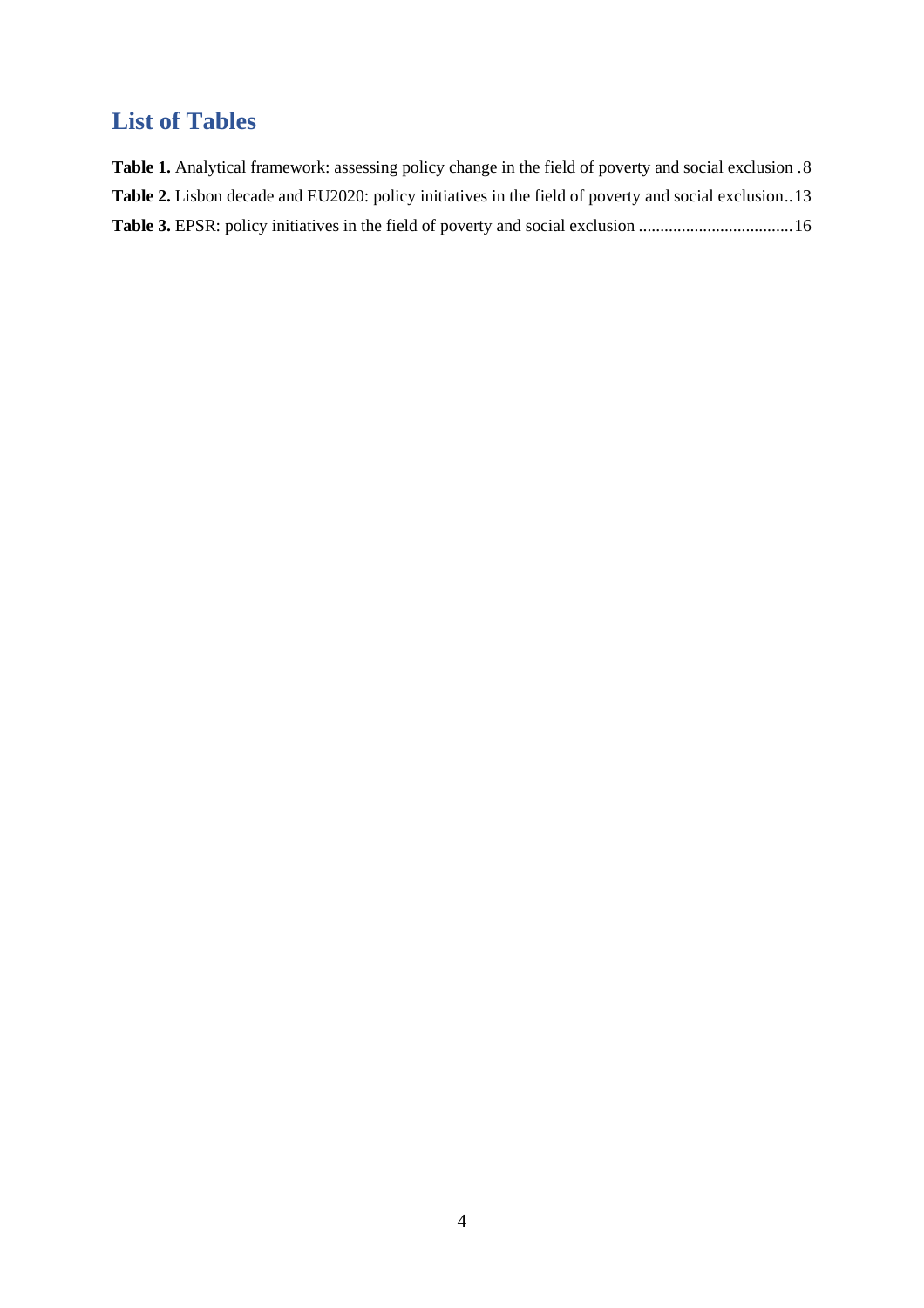EUROSHIP Deliverable D9.2 Closing gaps in social citizenship through multilevel governance

#### **A Supranational Social Protection Floor for All? The Politics of Minimum Income Protection in the European Union**

#### *Viola Shahini, Angelo Vito Panaro and Matteo Jessoula*

**Abstract:** The fight against poverty and social exclusion has been on the European agenda for a longtime. Since the mid-2010s, a number of events conjured towards stronger mobilization of stakeholders – primarily European social NGOs and trade unions – at supranational level. Moreover, in recent years, institutional, economic-contextual as well as political factors seemed to have built *momentum* for substantial steps ahead in the field of minimum income protection at the EU level. Among these factors, there were the dramatic impact of the Covid-19 pandemic on the economy and labour market; the innovative measures adopted by EU institutions to tackle the economic and social impact of the crisis which put an end to the decade long dominant austerity policy framework. The institutional framework for taking action at the supranational level in the field of minimum income protection had already been laid down with the principle 14 of the European Pillar of Social Rights.

Against such a backdrop, this paper aims at answering the following research questions. What factors were behind the increased relevance of minimum income initiatives at the supranational political arena since the end of the Lisbon strategy? Despite increased relevance, why was the formulation of a directive not feasible, while only a Recommendation will be issued by the Commission in autumn 2022? In order to address these questions this paper looks at the actors' behaviour and interaction within the European institutional framework for the fight against poverty. To that end, it assesses both the *legal feasibility* and the *political viability* of binding EU's actions in the field of anti-poverty and social exclusion policies. Relying on qualitative research including the careful analysis of EU's documents and main actors' publications, and 13 semi-structured interviews with key informants at the supranational level, this paper argues that a binding EU's initiative in the field of minimum income protection is actually feasible within the current constitutional framework. However, since policy development ultimately rests on political conditions and incentives, the paper demonstrates that the constellation of actors and power at the supranational level had played a key role in influencing the policy decision at the EU level. This allows to conclude that, despite legal feasibility and increased salience of the poverty issue during the pandemic, neither political conditions nor timing seem to be favourable for binding EU's actions in this key policy field.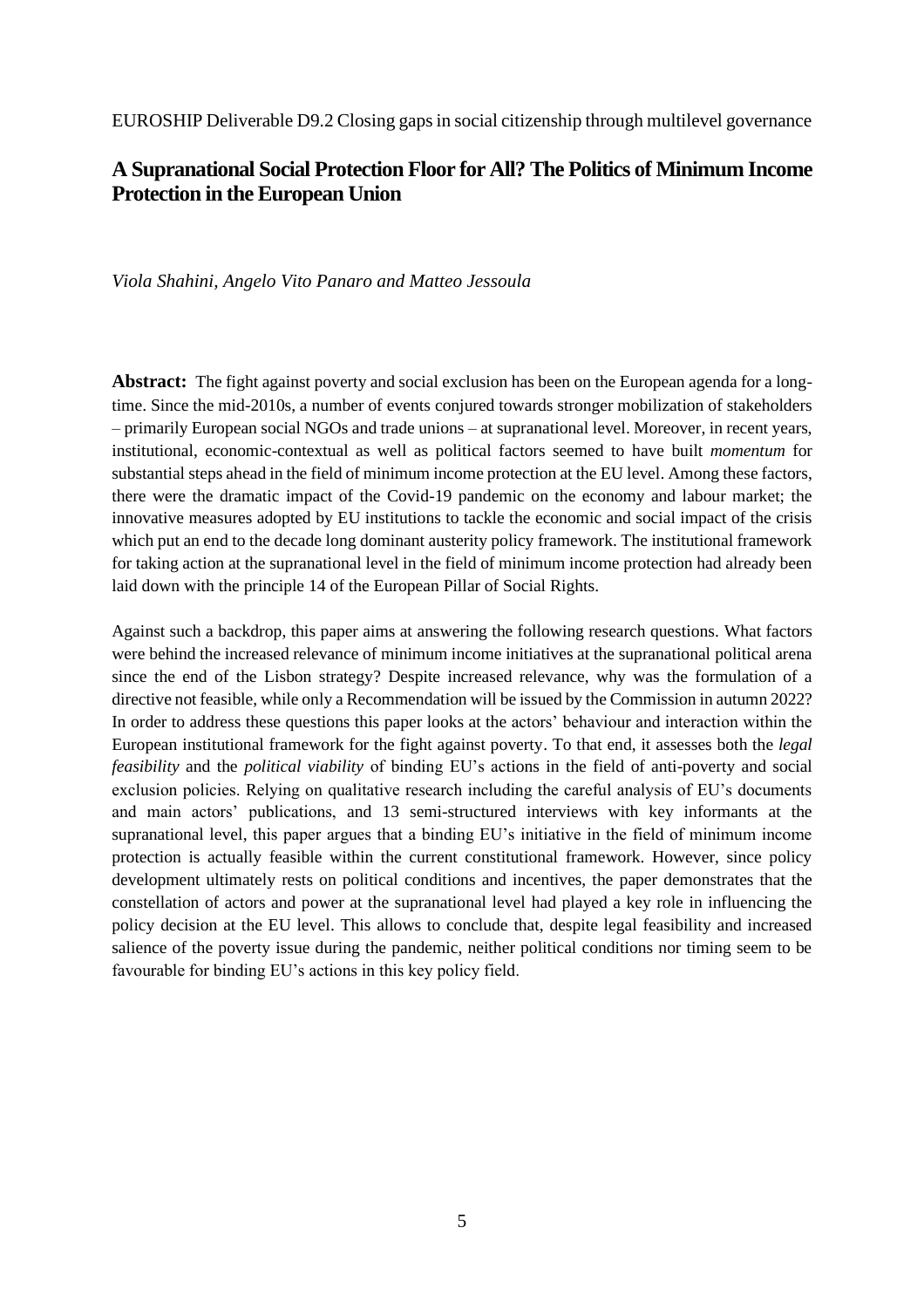## <span id="page-5-0"></span>**1. Introduction**

In the last decades several factors have called for EU-level interventions in the field of poverty and social exclusion. First, the global economic (2008-2011) and sovereign debt (2010-2012) crises negatively impacted on individuals' well-being, leading poverty and several material deprivation rates to go up in many European Member States (Panaro, Shahini and Jessoula 2022). Second, national social protection schemes in many countries proved unable to cope with the deteriorating social situation. Moreover, until recently, some Member States (MS) were not even equipped with an adequate minimum income scheme at the national level (i.e. Italy, Greece, Spain). Third, the outbreak of the pandemic and related lockdown measures posed additional challenges to social protection systems in the last two years.

Meanwhile, the European Union (EU) has increasingly suffered from the so-called "*democratic legitimation crisis*" (Schmidt 2015). Public trust in EU institutions has been reducing and citizens have become more and more sceptical about the EU. This behaviour has translated into increasingly volatile national politics paralleled with the growth of populism and the takeover of right-wing parties in some MS, spreading anti-EU messages and claiming for national sovereignty.

All those factors created strong pressures to open discussion in the field of minimum income (MI) at the EU-level. The revived attention for anti-poverty measures eventually materialized in the launch of the 'Europe 2020' strategy, which aimed at turning the EU into a 'smart, sustainable and inclusive economy' with high levels of employment, productivity and social cohesion. The new overarching strategy also opened up new opportunities for social actors to mobilize in order to ask for more binding EU initiatives in the field of anti-poverty and minimum income policies. In terms of governance modes, Europe 2020 brought about a shift from the "soft law" and policy coordination mechanisms of the Lisbon Strategy (2000-2009) to "hybrid governance" based on a common quantitative poverty target, a (more) intrusive country specific recommendations (CSRs) linked with dedicated European social funds (Armstrong 2010; Jessoula 2015; Hermans *et al.* 2021; Greiss *et al.* 2021). Additionally, the Europe 2020 decade registered a step towards a 'right based' discourse on MIS, especially after the adoption of the European Pillar of Social Rights (EPSR) in 2017, which was seen as a necessary step to fulfil the Commission's goal of achieving a 'Triple A' in employment and social affairs (Juncker *et al*. 2015).

Within this scenario, both national and supranational actors have mobilized to influence policy initiatives in the field of anti-poverty and minimum income policies. More recently, several actors have taken position in favour of adopting an EU's binding initiative in this field (cf. EPSCO Council meeting of 13 October 2020; EU German Presidency, 16 September 2020) and key stakeholders have launched a mobilization campaign which brought together civil society organizations (CSOs) and the main supranational trade union confederations.

Against this background, the overall political dynamics of MIS at the EU-level remains relatively unexplored. So far, little attention has been devoted to anti-poverty measures and minimum income initiatives at the EU-level. In fact, scholars either unravel national political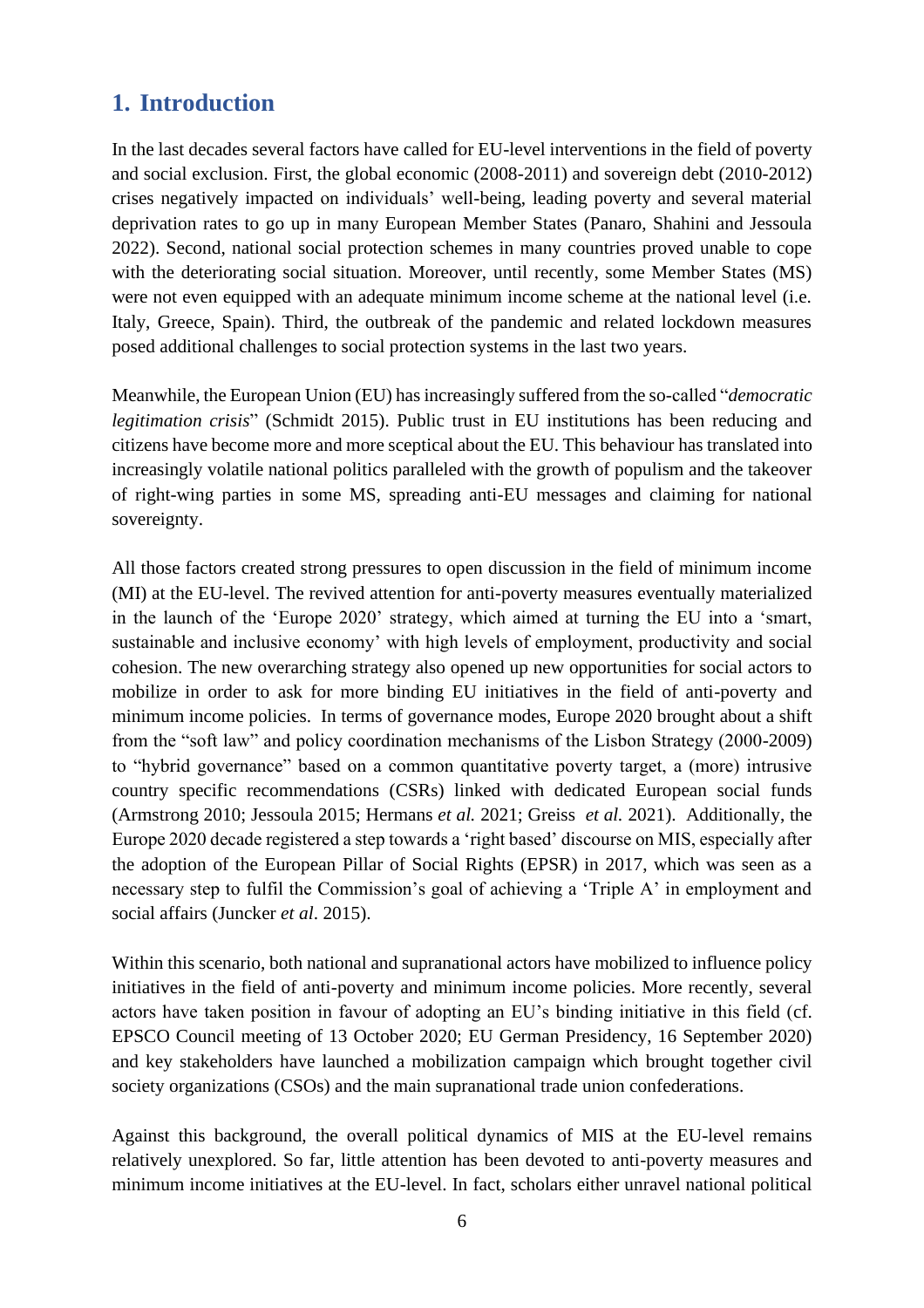dynamics in minimum income schemes within or across EU countries (Jessoula 2015; Natili 2019; 2020; Raitano *et al*. 2021) or, when shifting to the supranational level, they mostly reflect on policy development and political dynamics with regard to the broader field of social protection (Archibugi and Coco 2005; Begg 2007; van Apeldoorn *et al*. 2008; Collignon 2008). Only few studies successfully shed light on the politics of MI at the EU-level. Among those scholars, Armstrong (2010) provides an in-depth study of the EU policy coordination and governance mode in the field of anti-poverty policies, while Jessoula and Madama (2018) analyse the key factors that have favoured or hindered the implementation of the Europe-2020 anti-poverty strategy at the national level. Additionally, in tracing the origin and the negotiations that led to the adoption of the EU2020 target on poverty and social exclusion, Copeland and Daly (2012) show that the insertion of the poverty and social exclusion target in Europe2020 was a product of "timing, opportunism and political bargaining among all actors involved" (p.283). Although these studies provide an important analysis of the governance mode, policy implementation as well as the political dynamics that shape the anti-poverty component of Europe2020, they do not specifically address supranational policy initiatives in the field of minimum income.

In this paper, we complement previous research on social policy at supranational level by studying the political dynamics of MIS at the EU-level. In particular, the paper aims to answer the following research questions:

- What factors were behind the increased relevance of minimum income initiatives in the supranational political arena from the end of the Lisbon strategy to current years?
- Despite increased relevance, why was the formulation of a binding policy framework – such as a directive - not feasible, and only a Recommendation will be issued by the Commission in autumn 2022?

To answer these questions, this paper reconstructs the policy trajectory and the politics of antipoverty measures and MI at the EU level during three different periods. The first period covers major policy initiatives, governance mode and actor mobilization in the field of anti-poverty social inclusion measures since the launch of EU2020. The second period examines the policy trajectory and the political dynamics in the field of MI since the launch of the EPSR in 2017 while the third period looks at the post-2017 phase, focusing on actor mobilization and the interaction between MS and supranational actors around the forthcoming EC Recommendation on Minimum Income Scheme (expected by the autumn 2022).

Our analytical framework revolves around three main concepts: *structure*, *agency* and *output*. We assume that *structure* determines opportunities and constraints for *agents*, which in turns may mobilize, according to their interests and ideas, in order to influence the decision-making process and produce an *output*.

By looking at the interaction among actors during the last two decades, the ultimate goal of the paper is to analyse policy change in the field of minimum income and assess whether the absence of a binding framework in this field is to be attributed to EU's constitutional structure – i.e. *legal unfeasibility* – or it is rather due to political factors – i.e. *political non-viability*. So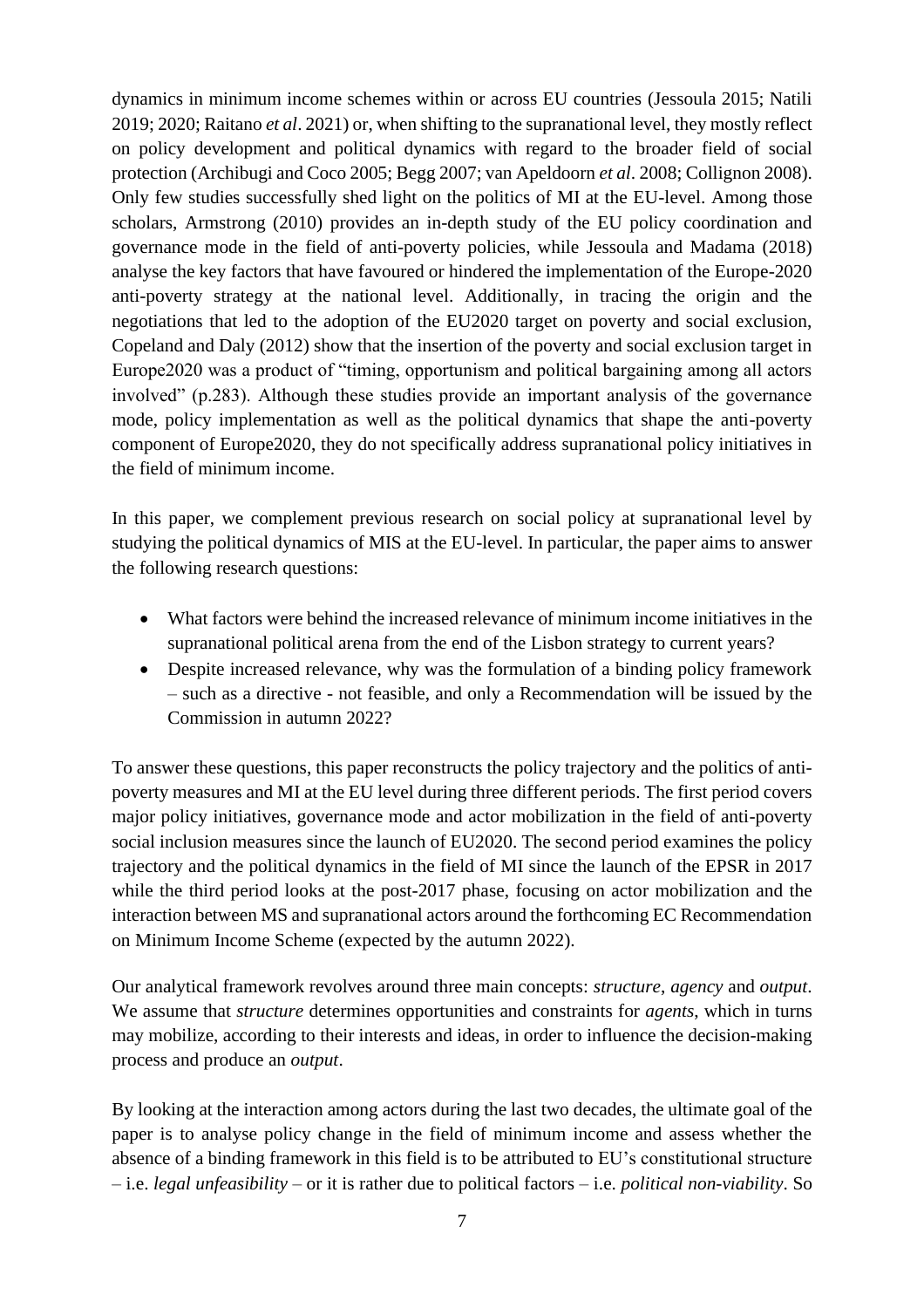far, scholars have suggested that a binding framework was never introduced – even when the EU made steps forward (e.g. with the EU2020 quantitative poverty target) – because MS in the Council played a strong gatekeeping role against what was perceived as a potentially dangerous 'intrusion' of the EU in domestic social policy-making (Jessoula 2015; Jessoula and Madama 2018). On the other hand, the work of Copeland and Daly (2012) shed light on the role of transnational NGOs, a small group of Member States (MS) in the Council as well as the position taken by the Parliament and the Commission in supporting the insertion of the poverty and social exclusion target in Europe 2020 strategy. This work demonstrates that, when a window of opportunity opens, some actors may mobilize to strengthen the role of EU in the social sphere, as it happened with the EU2020 target in the field of poverty and social exclusion. Our conclusions support this argument according to which the EC decision to adopt a recommendation rather than a directive on an EU-level MIS is attributed to political nonviability, in light of the strong gatekeeping role played by some MS eager to protect social sovereignty in this policy field.

The paper is organized as follows: Section 2 presents the analytical framework which focused on actors' behaviour and interaction within the existing structure to explain policy development (i.e. policy output) in the field of MI. Section 3 lays out a historical reconstruction of the EU institutional framework and policy initiatives in the field of poverty, social exclusion and minimum income protection, with a special emphasis on the period starting from the end of Lisbon until most recent development. Section 4 and 5 examine the role of actors and the political dynamics in the evolution of such policy initiatives respectively from the end of the Lisbon period until the adoption of the European Pillar of Social Right (section 4) and after the establishment of the latter (2017-22, Section 5) In more details, Section 5 analyses most recent developments and discusses the legal feasibility and the political viability of adopting a binding EU-level initiative in the field of minimum income. Section 6 concludes by summarizing the main findings and discussing the potential implications for further research on MIS at the EUlevel.

The empirical material that informs the analysis on the policy development and the political dynamics of minimum income protection at the supranational level is drawn from multiple sources, such as secondary literature, documentary analysis of policy documents – namely official documents by various EU institutions and the main stakeholders involved in EU social policy making. Additionally, the analysis rests on 13 semi-structured interviews conducted with EU institutions, social stakeholders and experts (see the Appendix for a full list). The empirical analysis proved particularly useful to map actors' positions and interests as well as to shed light on interaction among main stakeholders.

## <span id="page-7-0"></span>**2. The Analytical framework**

Major approaches in the existing literature on European social policy development look either at the role of institutions – i.e. *structure* – or the relevant actors – *agency* – in determining social policy change (e.g. Copeland and Daly 2012; 2014; Daly 2007; Zeilinger 2021). Against this backdrop, the analytical framework presented here rests on the assumption that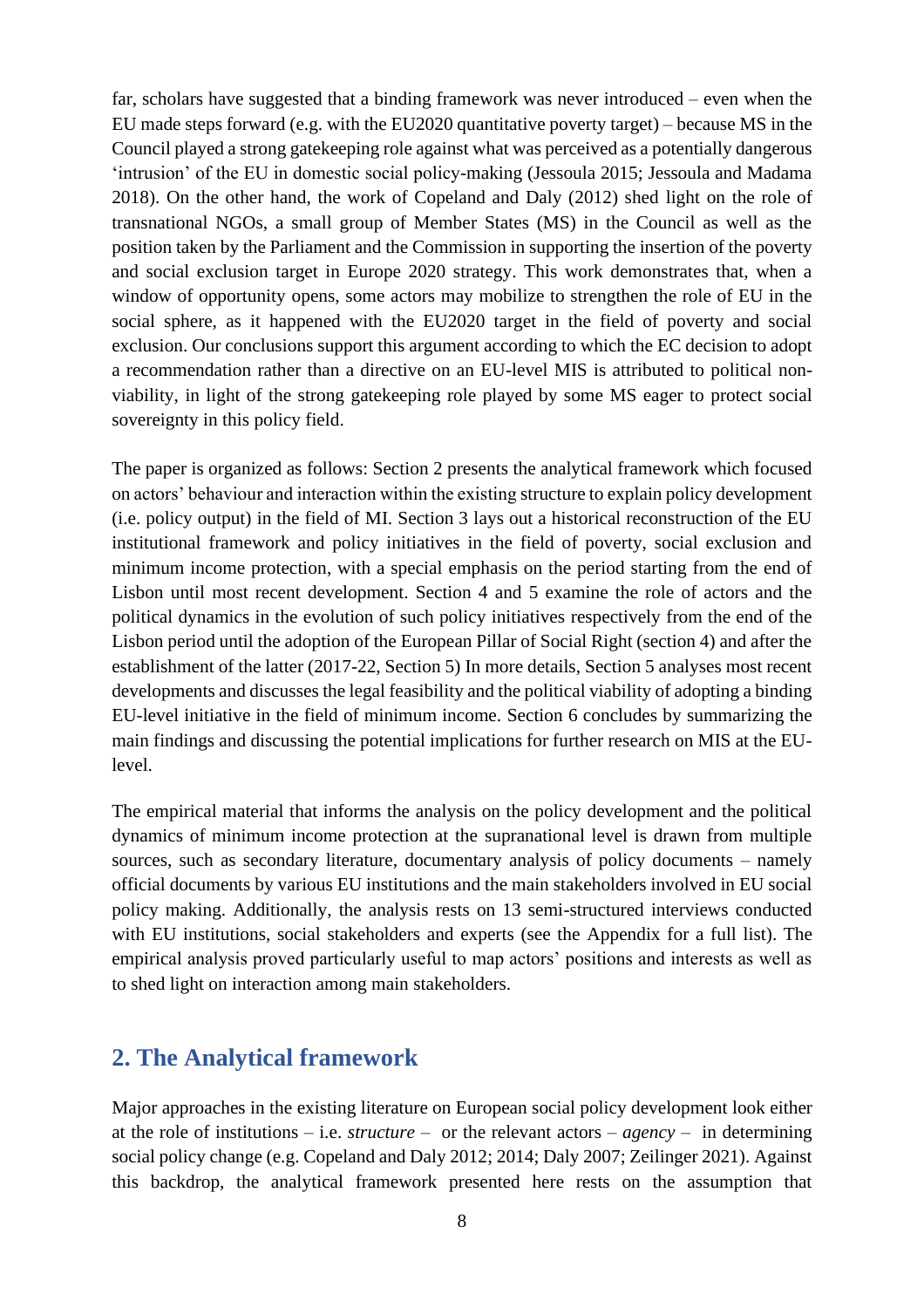institutional structures create *opportunities* and *constraints* for actors to pursue their own goals. Within the EU institutional framework, actors mobilize and interact with each other in order to shape policy decisions and eventually influence policy outputs.

#### **Table 1. Analytical framework: assessing policy change in the field of poverty and social exclusion**

#### **Structure**: Institutional context

- o Treaties
- o Governance frameworks: OMC; European Semester
- o Europe 2020
- o European Pillar of Social Rights (EPSR)

#### **Agency**

- o European institutions: European Commission, European Parliament, EESC
- o Supranational social actors: European social partners and CSOs
- o Member States

#### **Output**

- o European strategies and policy initiatives:
	- Europe 2020 poverty target
	- EPSR, principle 14
	- MI Commission Recommendation

*Source:* Authors' elaboration

Following the same line of reasoning, our framework builds on three key concepts: *structure*, *agency* and *output* to understand policy development and the political dynamics in the field of minimum income at the EU-level. In doing so, this framework resonates with the work of Halvorsen et al. (2022) who adopt a similar approach to study gaps and inequalities in the conceptualization of social citizenship. Table 1 summaries our analytical framework and provides some examples of structure, agency and output.

*Structure* is intended as the institutional setting within which actors mobilize. More specifically, we argue that the EU institutional framework determines both constraints and opportunities for different actors to influence EU-level policy decisions. We consider as structure: the EU Treaties, the EU2020 strategy and the EPSR. Clearly, while the Treaties have a binding nature, EU2020 and the Pillar are non-binding, but we consider them as structures because they may condition actors' behaviour by providing goals, targets, norms and guidelines. For instance, the EU2020 strategy brought back the concept of poverty and social exclusion at the centre of the EU agenda by setting up the quantitative target of lifting 20 million EU citizens out of poverty by 2020 and supported a series of initiatives which changed the EU role in this field. The Pillar, instead, can be considered as *structure* because it introduced a set of principles in the field of social and employment which are intended to guide EU's and MS' actions in the field. As it will be argued, actors used both the EU2020 strategy and the EPSR to push for more substantial steps forward in the field of MI.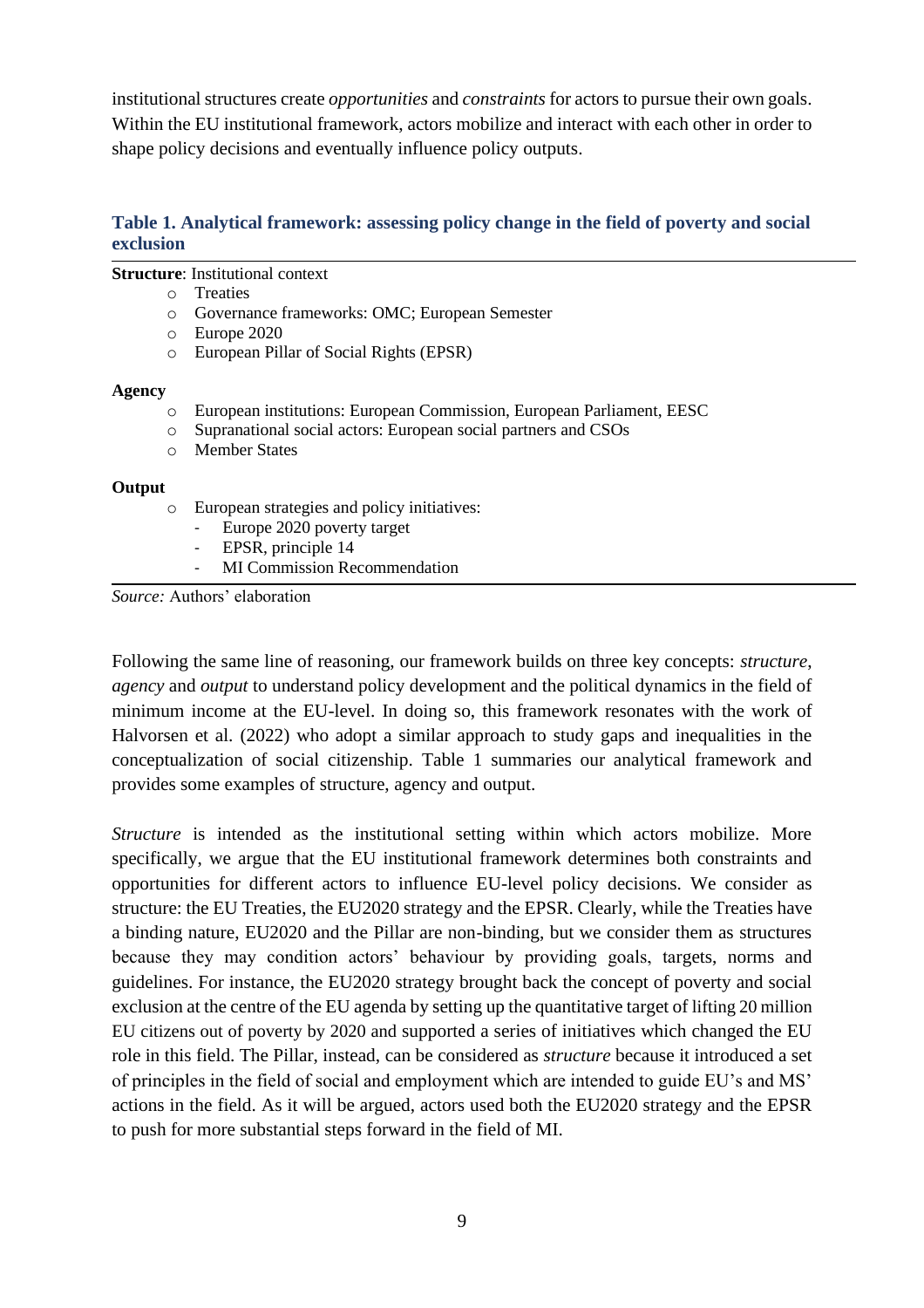The concept of *agency* points to the different actors that mobilize in support, or in opposition, to new policy initiatives in the field of MI. Among agency, we include European institutions – primarily the European Commission, the European Parliament, the Council - supranational social actors - i.e. European social partners and European civil society organisations - and Member States (MS).

Finally, *output* indicates the product of the policy process. In particular, it refers to the adopted European strategies and policy solutions, which could have either a binding (directives and regulations) or non-binding (recommendations and conclusions) nature. Hence, we include the poverty and social exclusion target of Europe 2020, the principle 14 of the European Pillar of Social Rights (EPSR) and the forthcoming Commission Recommendation on minimum income. Importantly, once adopted and implemented policy initiatives at time 0 become themselves institutions at time 1 (Pierson 1996), thus subsequently constraining agent behaviour.

## <span id="page-9-0"></span>**3. EU Institutional framework and policy development in the field of minimum income protection**

The European Union has embarked on a series of actions in the field of anti-poverty policies over the last decades. After first steps in the mid-1970s, a step forward was made towards the end of the 20<sup>th</sup> century, when the debate over a European institutional framework in this field started. In July 1989, the European Economic and Social Committee (EESC) acknowledged the need for an adequate minimum income and recommended the introduction "of a minimum social income, both to act as a safety net for the poor and to boost their reintegration into society" (EESC 1989). Along the same line of reasoning, the 1989 Resolution of the Council and the Ministers for Social Affairs Meeting within the Council (89/C277/01) highlighted that *"combating poverty and social exclusion may be regarded as an important part of the social dimension of the internal market"* (Council 1989).

The last decade of the century actually opened up opportunities to strengthen the coordination of anti-poverty policies at the EU-level. In particular, in December 1991 the European social partners reached an Agreement on Social Policy, which was subsequently annexed to the Protocol of Social Policy in the Maastricht Treaty in 1992. According to Ferrera *et al.* (2002), the Social Policy Protocol represented *"the first time in the history of the EU that the fight against social exclusion was explicitly mentioned and formally listed among the main objectives of the Community in the Treaties"* (p. 229).

In a context of increasing salience of the European social dimension, in 1992 the Council adopted two significant Recommendations related to anti-poverty measures. The first Recommendation 92/441/EEC recognized the importance of tackling social exclusion and poverty, together with economic growth, and invited MS to establish minimum income schemes, while the second Recommendation 92/442/EEC set the ground for an EU-level 'convergence strategy' in social protection systems and policies (Ferrera *et al.* 2002). According to some scholars, these two Recommendations fostered the adoption of minimum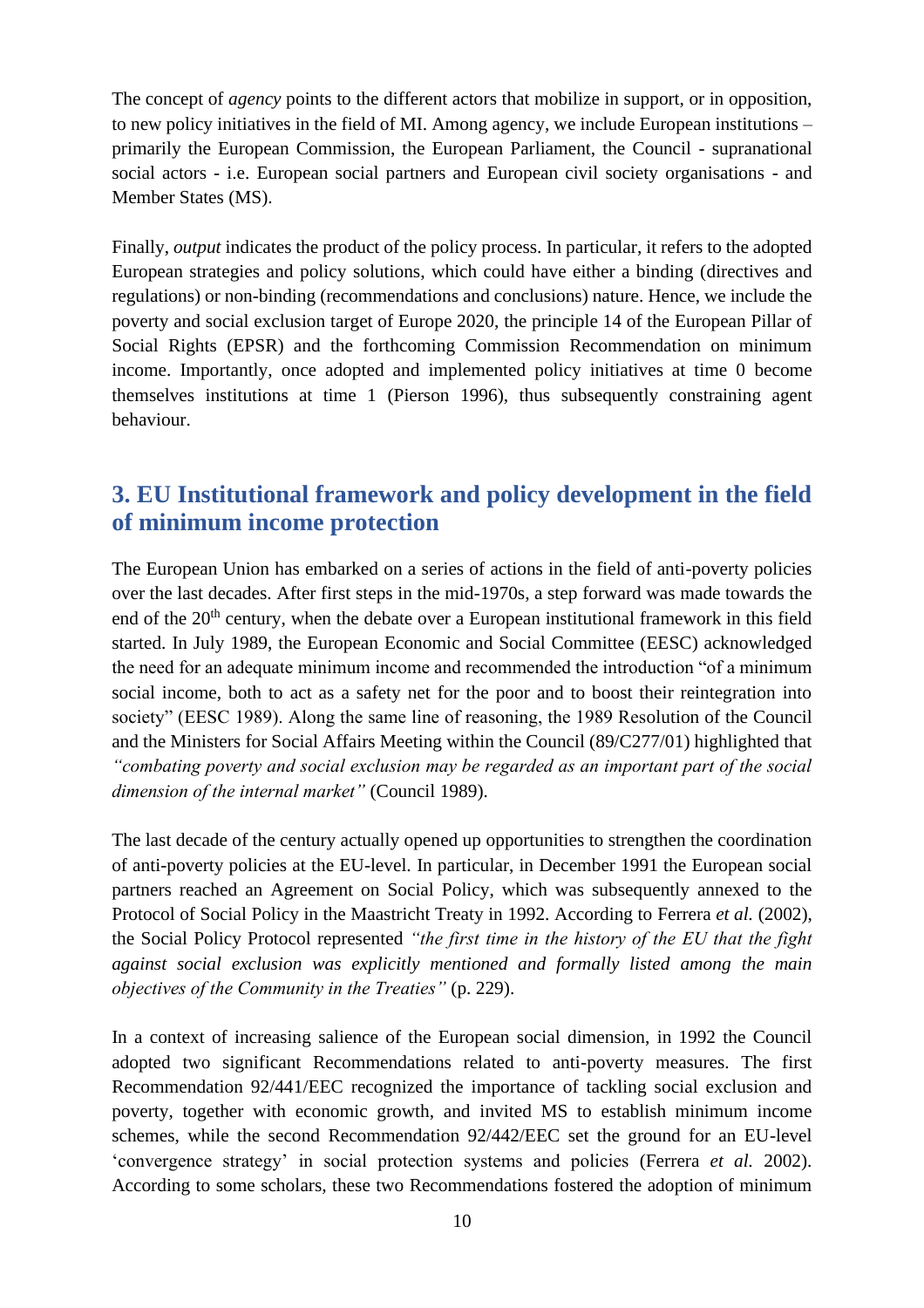income protection systems in some MS where safety nets were still missing (e.g. Italy, Spain, Greece and Portugal) and established a consultation strategy between MS and the Commission towards further development of national social protection policy (Ferrera et al. 2002; Marx and Nelson 2013; Matsaganis et al. 2003).

Later, in 1999 the Commission adopted a Communication on 'A Concerted Strategy for Modernising Social Protection' (European Commission, 1999), which promoted a *common political vision* of the Social Protection in the European Union, where the Council was formally invited to elaborate an EU strategy in the field of social protection. Yet, it was only with the new century that EU-level policy initiatives in the field of poverty and social exclusion emerged.

## <span id="page-10-0"></span>3.1. The Lisbon decade

Initially envisaged as a 'turning point' in the evolution of social policy at the EU-level (Armstrong et al. 2008; Ferrera et al. 2002; Marlier and Natali 2010), the launch of the Lisbon strategy in 2000 was welcomed with great enthusiasm. For the first time, it set out a long-term strategy with ambitious goals: transform the EU into "the most competitive and dynamic knowledge-based economy in the world" by promoting "economic growth, better jobs and greater social cohesion" (Council 2000). Compared to the previous period, the expectations were also high in relation to the policy objectives to combat poverty and social exclusion, which were set in the Nice European Council in December 2000.

In terms of social governance mode, the Lisbon strategy represents a step forward as it provided a mix of 'hard' and 'soft' measures to enhance cooperation among MS and encouraged learning dynamics. More specifically, it set out a new governance framework – the 'open method of coordination' (OMC) – originally implemented in the field of employment, and then extended to fight poverty and social exclusion. The OMC Poverty and Social Inclusion was mostly made up of common guidelines, national action plans, joint evaluation reports and recommendations. All these institutional instruments have a non-binding character, although they generate potential channels for policy convergence among Member States through multiple incentives for compliance with EU common guidelines. The Social OMC represented the first effort to foster convergence of social protection systems among MS.

Nevertheless, a major step towards the establishment of a common framework in the field of minimum income was the adoption of a Commission Communication in 2008<sup>1</sup>, according to which labour market integration and good quality services were central to the fight of poverty and social exclusion. As stated, the Commission eventually adopted a Recommendation (2008/867/EC) on the active inclusion of people excluded from the labour market, which for the first time invites Member States to combine adequate income support with active labour market policies (ALMPs) and access to quality services, as an EU-level integrated active inclusion strategy. Following these steps, the European Parliament (EP) Resolution (May

<sup>1</sup> https://eur-lex.europa.eu/LexUriServ/LexUriServ.do?uri=COM:2008:0412:FIN:EN:PDF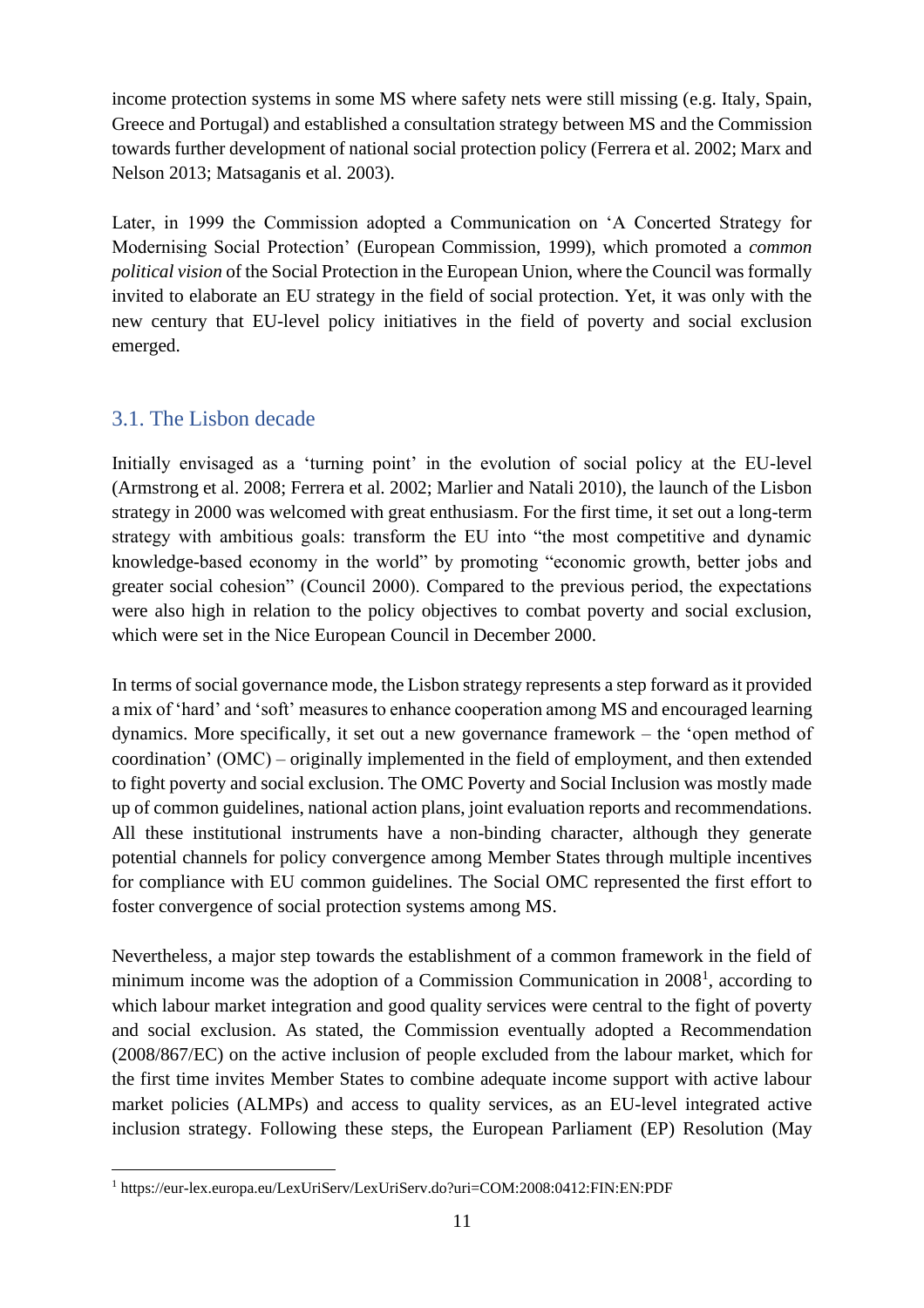2009) on the 'Renewed Social Agenda' stressed the need to modernise and reform social security systems, with a view to eradicating poverty in the long term and establishing a scheme for an adequate minimum income.

Especially during the first phase (Lisbon I), a key role was played by the Portuguese Presidency of the Council (Jan-June 2000), who clearly envisaged the importance of an EU strategy in social policies, and in particular in the field of poverty and social exclusion (Ferrera et al. 2002). Overall, the Lisbon strategy signed out an important step towards the development of Europe's fight against poverty and social exclusion since it established policy coordination mechanisms and soft tools within the OMC framework (Jessoula and Madama 2018). While some authors criticize the Social OMC for its non-binding nature and the lack of coercion in supporting learning processes (Armstrong et al. 2008; Barbier 2005), empirical evidence demonstrates that the Lisbon strategy set the ground for a series of EU initiatives in the field of minimum income (Heidenreich and Bischoff 2008), which were fully implemented into the Europe 2020 strategy.

### <span id="page-11-0"></span>3.2. The Europe 2020 anti-poverty strategy

The end of the Lisbon decade was followed by the launch of a new overarching strategy, the Europe 2020 strategy (2010-2020). Welcomed as promising institutional framework towards a more Social Europe (Marlier *et al*. 2010) and a major brick of "social Europe" (Armstrong 2010), the new strategy aimed at bringing poverty and social exclusion at the core of the EU project (Jessoula 2015; Jessoula and Madama 2018). More specifically, compared to the Lisbon-Social OMC period (2001-2010), the Europe 2020 anti-poverty strategy boosted EU interventions in the field of anti-poverty policies in three main respects.

First, Europe 2020 moved away from the vague objective of "eradicating poverty" included in the Lisbon strategy to a more ambitious, though realistic and potentially more incisive, quantitative target of *lifting at least 20 million EU citizens out of poverty or social exclusion by 2020* – reducing poverty within the EU by 25% by 2020 (European Commission 2010). The quantitative target was linked to people "at risk of poverty or social exclusion" (AROPE), an indicator built on three sub-indicators: (i) at risk of poverty (AROP); (ii) severe material deprivation (SMD); and (iii) joblessness, i.e. people living in households with low work intensity (LWI) ( Panaro, Shahini and Jessoula 2022). The inclusion of a quantitative target represented the major social innovation of Europe 2020 in the field of poverty and social exclusion (Agostini *et al.* 2013). In line with this goal, the  $10<sup>th</sup>$  Integrated Guidelines (IGs) on "promoting social inclusion and combating poverty" emphasised the need to "*fight social exclusion, empower people and promote labour market participation, social protection systems, lifelong learning and active inclusion policies should be enhanced to create opportunities at different stages of people's lives and shield them from the risk of exclusion"* (Commission 2010, p. 22). Importantly, the 10th IG was subsequently coupled with the quantitative target on poverty and social exclusion.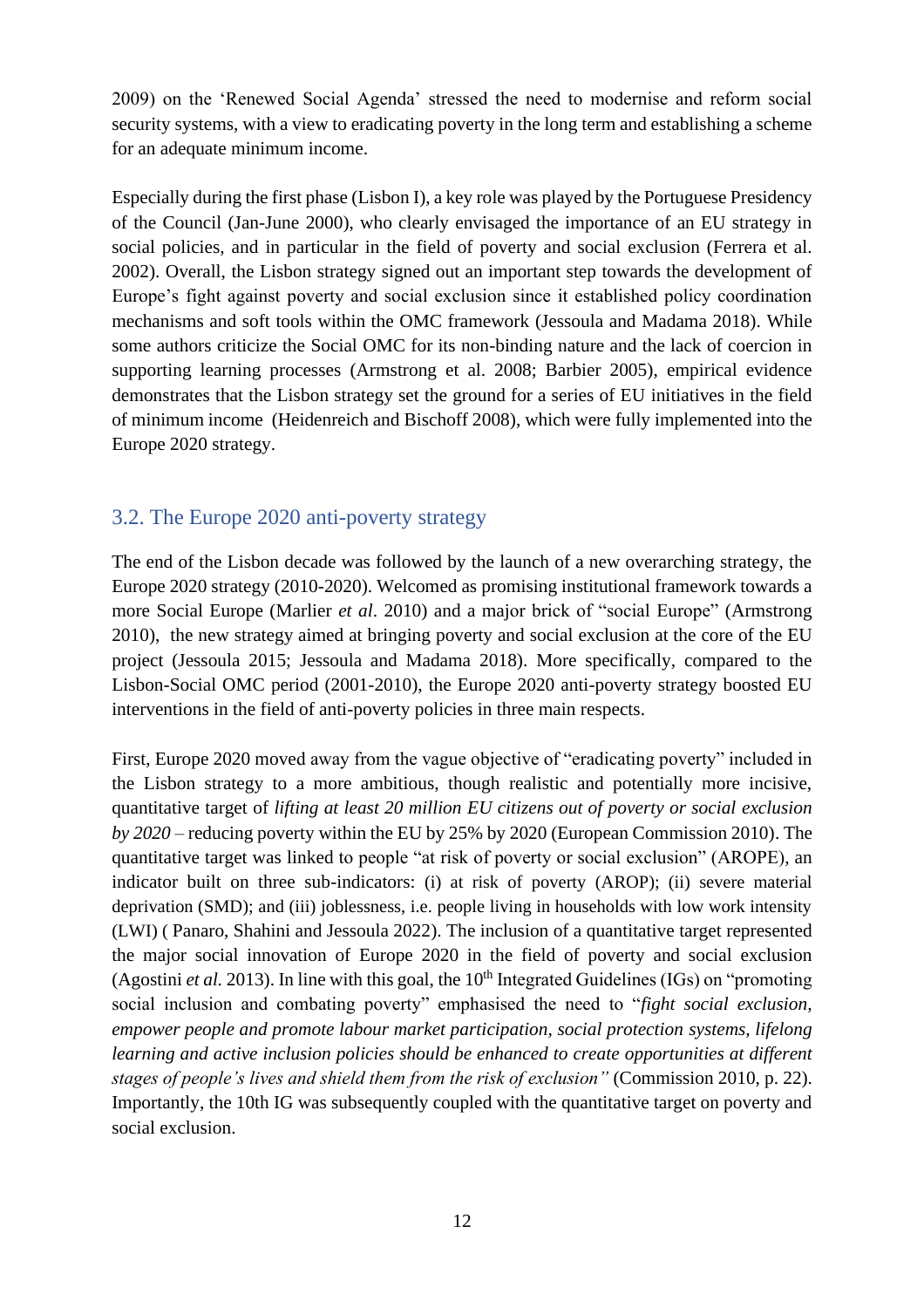A second major innovation in this field was the governance framework adopted in parallel with the EU2020 strategy. In 2010, the Council introduced a new governance mode which built on a more direct involvement of EU institutions into the domestic policy making through the Semester. The European Semester is usually inaugurated in late Autumn each year during which the Commission adopts the Annual Growth Survey (AGS) where it identifies the main policy challenges and advice. Additionally, the Commission publishes Country Reports (CRs), where it assesses the progress each MS has made in addressing the previous year Country Specific Recommendations (CSRs). Then, by mid-April, MS draft their National Report Programs (NRPs) to specify MS actions have undertaken and the economic and social strategies to reach their national goals. In June the Commission and the Council review NRPs and drafts CSRs, while in July they provide country specific recommendations (CSRs) to MS (Frazer et al. 2010).

Third, following the launch of Europe 2020, a series of policy initiatives in the field of poverty and social exclusion was adopted. First and foremost, a "flagship initiative" – the European Platform against Poverty and Social Exclusion (EPAP) – was established to address the needs of groups particularly at risk of poverty and social exclusion. Second, the EP Resolution (6 October 2010) stressed the role of minimum income in combating poverty and promoting an inclusive society in Europe. The Resolution states that "minimum income schemes should be embedded in a strategic approach towards social integration". Third, the Commission's initiative in 2013 on the 'Social Investment Package' called upon MS to set reference budgets ensuring adequate means of subsistence, taking account of consumption patterns, different situations, and types of households.

| <b>Strategies</b>     | <b>Policy initiatives</b>                                                                                                                                                                                                                                                                                                                                     |  |  |  |
|-----------------------|---------------------------------------------------------------------------------------------------------------------------------------------------------------------------------------------------------------------------------------------------------------------------------------------------------------------------------------------------------------|--|--|--|
|                       | European Commission Recommendation (3 October 2008) on the active inclusion of people<br>excluded from the labour market.                                                                                                                                                                                                                                     |  |  |  |
| Lisbon<br>strategy    | EP Resolution (6 May 2009) on the 'Renewed Social Agenda'. The European Parliament<br>stressed the need to modernise and reform social security systems, with a view to eradicating<br>poverty in the long term and establishing a scheme for an adequate minimum income.                                                                                     |  |  |  |
|                       | EESC Opinion (14 July 2010) on the development of social welfare benefits where the EESC<br>advocates phasing in a guaranteed minimum level of income and services as part of the social<br>welfare system using a new instrument, which would provide more effective support for the<br>policies to combat poverty pursued within the various Member States. |  |  |  |
| <b>EUROPE</b><br>2020 | EP Resolution (6 October 2010) on the role of minimum income in combating poverty and<br>promoting an inclusive society in Europe. It states that "minimum income schemes should be<br>embedded in a strategic approach towards social integration".                                                                                                          |  |  |  |
|                       | EESC opinion (2013) stating that a European solidarity fund should be set up to support<br>Member States in the process of fostering an EU-level MIS.                                                                                                                                                                                                         |  |  |  |
|                       | EC initiative (2013) on 'Social Investment Package'. The Commission calls upon Member<br>States to set reference budgets ensuring adequate means of subsistence, taking account of<br>consumption patterns, different situations and types of households.                                                                                                     |  |  |  |

<span id="page-12-0"></span>

|  |  | Table 1. Lisbon and EU2020: policy initiatives in the field of poverty and social exclusion |
|--|--|---------------------------------------------------------------------------------------------|
|--|--|---------------------------------------------------------------------------------------------|

*Source:* Authors' elaboration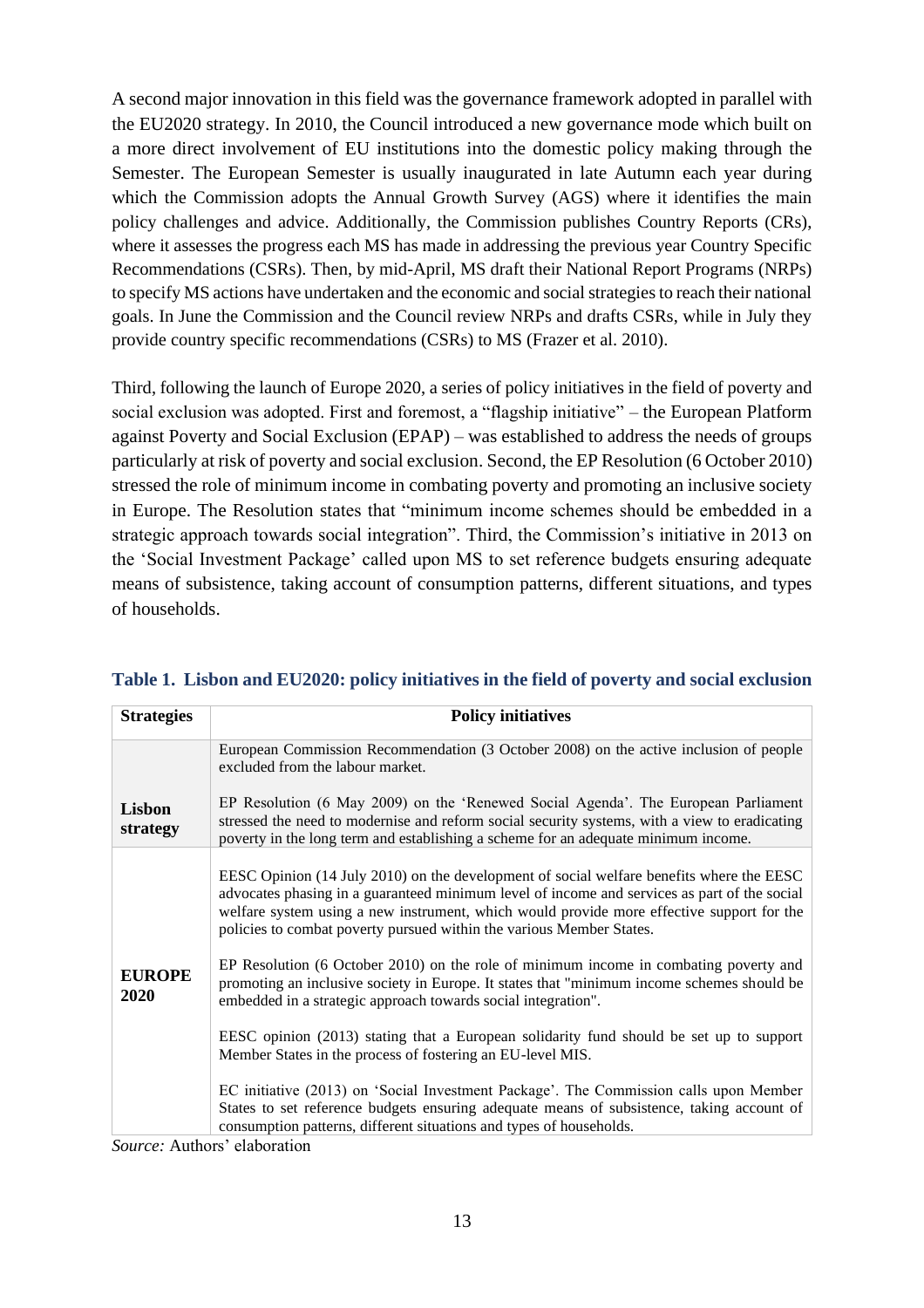In assessing the role of Europe 2020 in the field of poverty and social exclusion, some scholars cast doubts on the potential and the effectiveness of the new strategy – and more generally the EU project – in pursuing social goals (Pochet 2010; Copeland and Daly 2012; 2014; Armstrong 2012; Peña-Casas 2012). In terms of *outcomes*, there has been a very limited progress along several dimensions (Frazer *et al.* 2010; Frazer and Marlier 2015; Bouget *et al.* 2015) and, more importantly, the poverty and social exclusion target was not reached. The latest Eurostat figures (cf. [Eurostat online\)](https://ec.europa.eu/eurostat/web/products-eurostat-news/-/edn-20211015-1) show that in 2020 there were 96.5 million Europeans at risk of poverty and social exclusion, representing 21.9% of the population: a considerable reduction from the peak of 123 million in 2012 and around 8.5 million fewer individuals than in 2008, taken as the reference year when the strategy was designed, but still very far from the objective of Europe 2020 - a reduction of 20 million.

Despite criticism, other scholars contend that the Europe 2020 strategy in the field of poverty and social exclusion was innovative in many aspects. For instance, while assessing the implementation of EU2020 strategy in some MS, Jessoula and Madama (2018) argue that the Europe 2020 anti-poverty strategy provided a quantum leap for EU's action in three important ways. First, compared to the OMC-Lisbon phase, the introduction of 'hard quantitative target' – lifting 20 million EU citizens out of poverty by 2020 – produced both substantive and procedural effects. With regard to substantive effects, it *"increased the salience of poverty as well as prompted agenda shifts and revisions of national legislation"* (Jessoula and Madama 2018, p. 187). While on the procedural effects, in some countries the Europe 2020 anti-poverty strategy triggered more integration across social policy sectors through the Semester (e.g. Belgium, Poland and partly Italy) and enhanced both horizontal (multi-stakeholder) and vertical (multi-level) participation (Jessoula and Madama 2018). Second, in terms of governance, the launch of the Semester and its subsequent "socialization" (Jessoula 2015; Zeitlin and Vanhercke 2015; Sabato et al. 2018) represented a watershed in the EU governance framework as it introduced a multi-level socio-economic coordination, which relied on a mix of hard and soft-law mechanisms. Third, a series of policy initiatives adopted during this period set the ground for what came next: the European Pillar of Social Rights (EPSR).

#### <span id="page-13-0"></span>3.3. The European Pillar of Social Rights …and beyond

The need for strengthening the EU social dimension and the ambition to earn a "social triple A" for Europe pushed the Juncker Commission (2014-2019) to launch a new *initiative*: the European Pillar of Social Rights (EPSR). In the field of antipoverty and social exclusion, the principle 14 of the Pillar laid the foundations for new actions towards a MI initiative at the European level by stating that "*Everyone lacking sufficient resources has the right to adequate minimum income benefits ensuring a life in dignity at all stages of life, and effective access to enabling goods and services. For those who can work, minimum income benefits should be combined with incentives to (re)integrate into the labour market*" (European Pillar of Social Rights, principle 14).

Moreover, functional pressures for taking actions in the field of minimum income increased dramatically due to the impact of the COVID-19 pandemic on the economy and labour market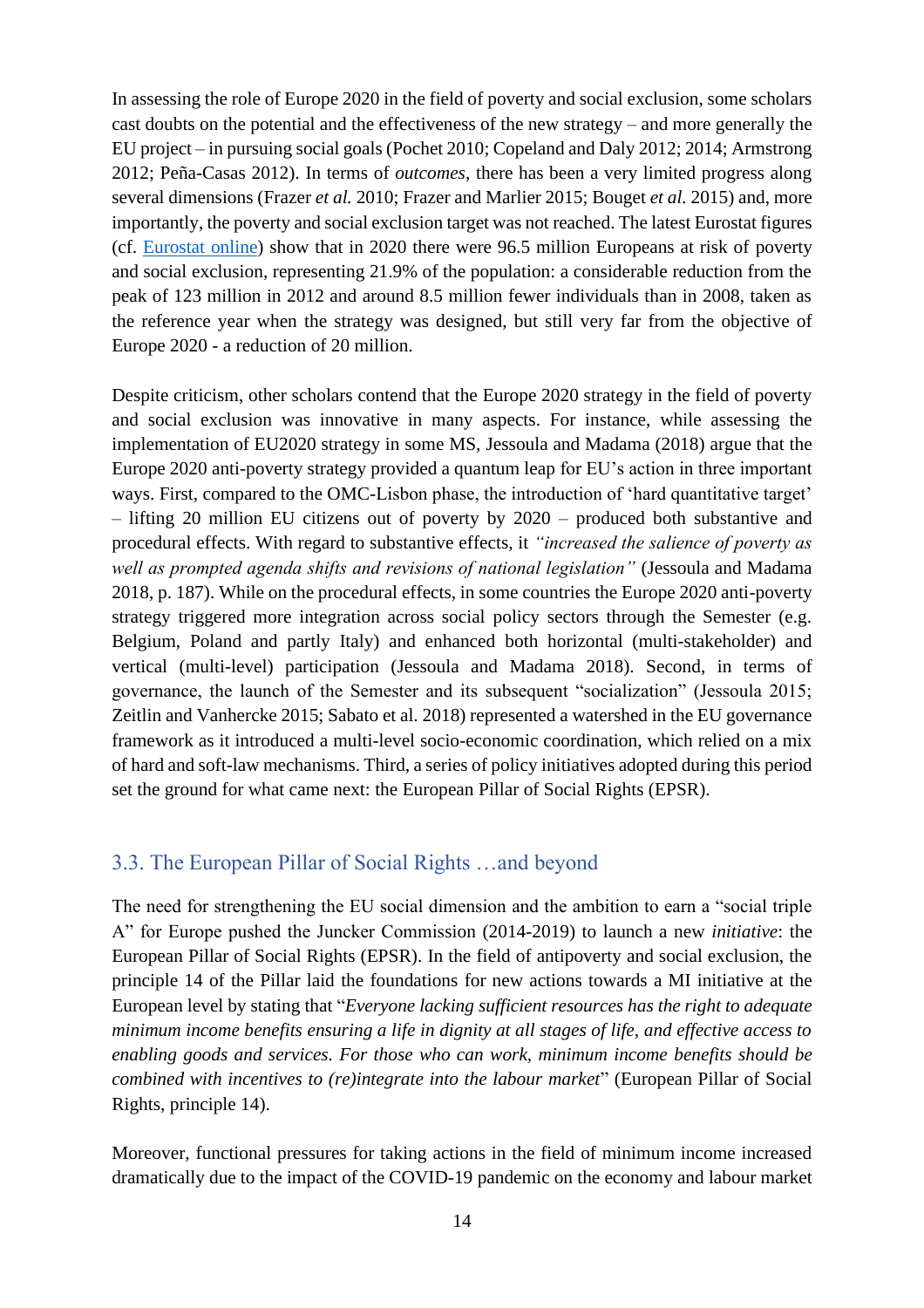(EPC-SPC 2021), which threatened a return to rapidly increasing poverty and social exclusion rates in many European Member States. This functional pressure led to the adoption of Council Conclusions on "*Strengthening Minimum Income Protection to Combat Poverty and Social Exclusion in the COVID-19 Pandemic and Beyond*" (2020). With the aim to implement the Social Pillar and address the remaining gaps in minimum income protection in combating poverty and social exclusion, the Council conclusions invited MS and the European Commission to: (i) strengthen employment and social aspects within the European Semester with regard to minimum income protection; (ii) strengthen the exchange of best practices, the networking of national contact points for cross-country assistance and the mutual learning in further developing minimum income protection at national and regional level; and (iii) make best use of targeted support from available EU funds to promote social inclusion and labour market participation as well as to tackle poverty (European Council 2020). The Council conclusions were subsequently endorsed by the European Parliament's resolution adopted on 17 December 2020 (European Parliament 2020).

In a similar vein, the von der Leyden Commission (2019-2024) prepared the ground for more EU social policy goals (Anderson and Heins 2021). Taking office in December 2019, the Commission announced an Action Plan to bring the EPSR to life, including proposals on a Child Guarantee, a legal instrument for minimum wages, an unemployment benefit reinsurance scheme and a MI initiative (von der Leyen 2019). Those intentions came to life in 2021 when the Commission published the Action Plan to implement the principles of the EPSR, which also outlined *three headline targets* to be reached by 2030: (i) at least 78% of the population aged 20 to 64 should be in employment by 2030; (ii) at least 60% of all adults should participate in training every year; (ii) the number of people at risk of poverty or social exclusion should be reduced by at least 15 million by 2030, of which at least 5 million should be children (European Commission 2021a).

In more details, the Action Plan proposes EU strategies on the rights of the child and to combat homelessness. Regarding the former, in June 2021 the Council adopted the European Child Guarantee aimed at preventing and combating children social exclusion by guaranteeing access to early childhood education, healthcare, nutrition and housing (European Commission 2021b). As for the latter, the European Commission launched the European Platform on Combatting Homelessness and Affordable Housing initiative aimed at supporting MS in sharing best practices and identifying efficient and innovative approaches (European Commission 2021a). Importantly, the Action Plan anticipated a Commission recommendation on Minimum Income to be adopted by the end of 2022.

Finally, in July 2021 the Indicator Sub-Group of the Social Protection Committee (SPC) provided an update of the 2017-2018 benchmarking framework in the area of minimum income for all MS. In particular, the updated benchmarking framework outlined a series of indicators – output indicators, performance indicators and policy levers – on minimum income directed to the working age population with working abilities not in employment and not eligible or having exhausted entitlements to social insurance benefits. The document aimed to better compare performance and design of minimum income schemes across EU MS in order to foster convergence towards the best performing countries (SPC 2021).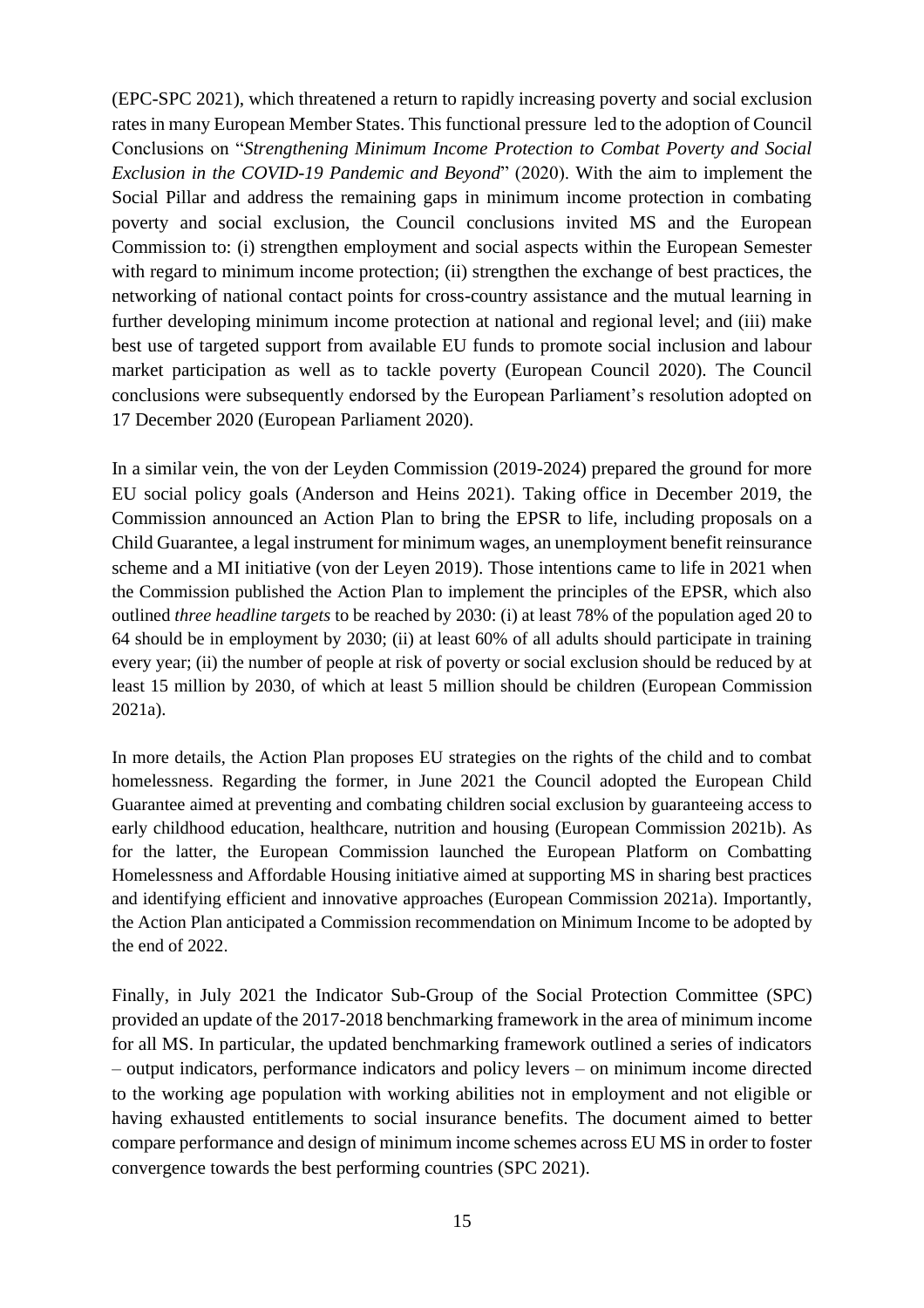<span id="page-15-0"></span>Table 3 summaries the main policy initiatives in the field of poverty and social exclusion during the EPSR (2017-2020) and after it (2021-2022).

| <b>Strategy</b>      | <b>Policy initiatives</b>                                                                                                                                        |  |  |  |
|----------------------|------------------------------------------------------------------------------------------------------------------------------------------------------------------|--|--|--|
|                      | EPSR (2017): Launch of the EPSR and its Principle 14 on minimum income which lays the<br>foundation for the right to an adequate minimum income                  |  |  |  |
| <b>ESPR</b>          | Council conclusions (9 October 2020) on "Strengthening Minimum Income Protection to Combat<br>Poverty and Social Exclusion in the COVID-19 Pandemic and Beyond". |  |  |  |
|                      | EP Resolution (17 December 2020)                                                                                                                                 |  |  |  |
|                      | EPSR Action Plan (2021)                                                                                                                                          |  |  |  |
| After<br><b>EPSR</b> | SPC ISG (2021) on Benchmarking Framework in the area of Minimum Income                                                                                           |  |  |  |
|                      | Council Recommendation (forthcoming 2022) on adequate minimum income schemes in the EU<br>(forthcoming)                                                          |  |  |  |

| Table 2. EPSR: policy initiatives in the field of poverty and social exclusion |  |  |  |
|--------------------------------------------------------------------------------|--|--|--|
|                                                                                |  |  |  |

*Source:* Authors' elaboration

Overall, the EU2020 strategy brought about an increasing relevance of poverty and social exclusion at the EU level, which in the Lisbon strategy was mostly confined into the general social dimension. In particular, the adoption of a quantitative target, a new flagship initiative (at least on paper) and the  $10<sup>th</sup>$  integrated guideline under the Europe 2020 strategy prompted a shift toward increasing relevance of poverty and social exclusion at supernational level. This shift is also supported by changes in the Semester which endorsed a more direct intervention of EU institutions in the domestic policy making through CSRs. At the same time, the EPSR encouraged a series of policy initiatives in the field of minimum income (e.g. 2020 Council Conclusions, the 2021 Action Plan and the forthcoming Council Recommendation). All those changes can be interpreted as institutional signals of an increased EU intervention in the field of poverty and social exclusion.

In brief, this section points to a change of policy development into the direction of strengthening EU framework in the field of poverty and social exclusion since the end of the Lisbon strategy. This shift goes in parallel with a growing political salience of MI initiatives in the political debate at the supranational level, which moved towards a "right-based" language (Sabato and Corti, 2018). However, even though the relevance of anti-poverty policies has increased at the European level, this change has been incremental because EU interventions in this field remain limited in their scope and most of the initiatives still have a non-binding nature.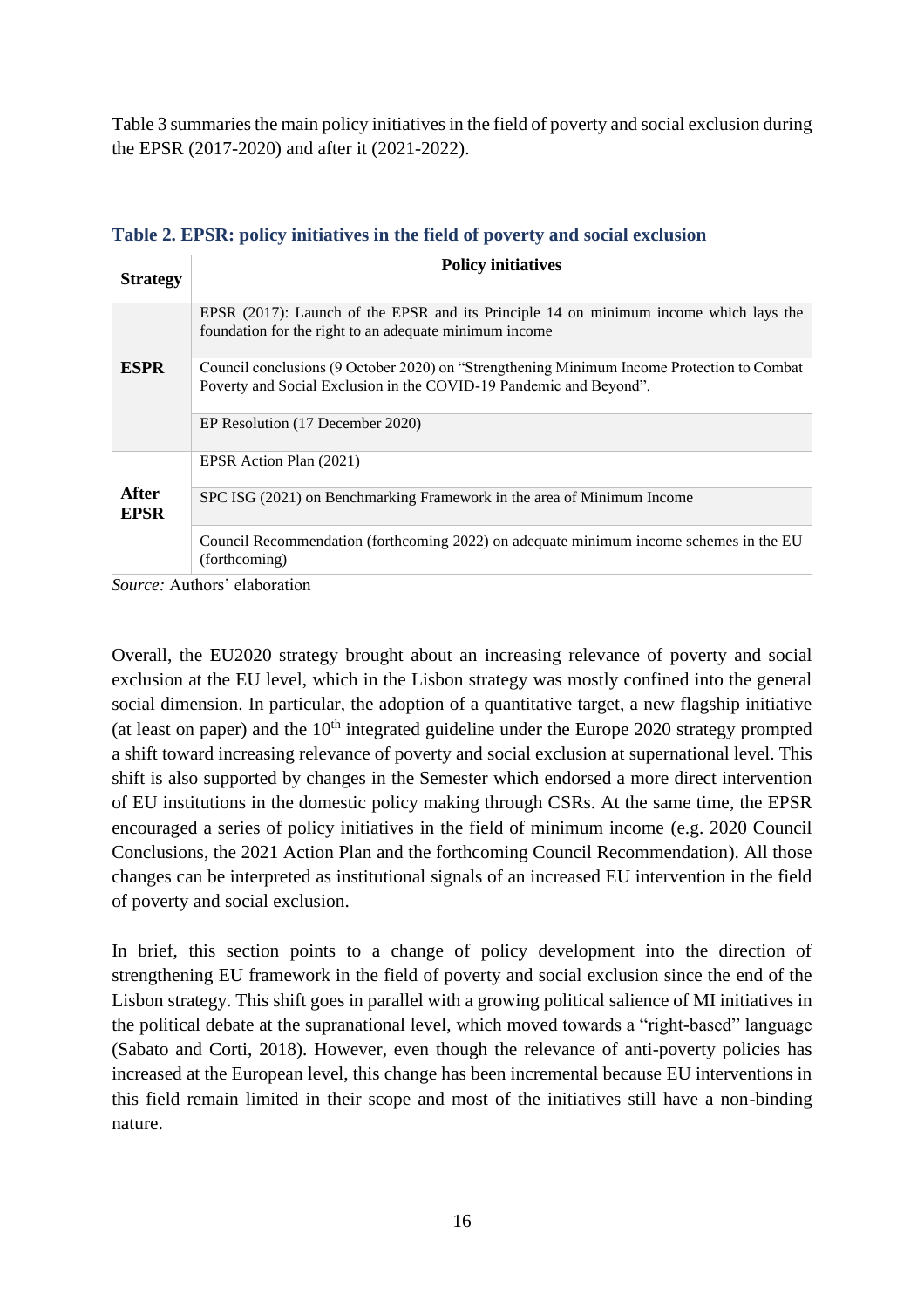In order to understand why and how there has been such incremental change, the next section looks at the political dynamics underpinning minimum income initiatives at the EU level since the launch of Europe 2020. To this end, we identify the main actors who mobilized to promote more binding measures at the supranational level as well as the defenders of the *status quo*.

## <span id="page-16-0"></span>**4. From Lisbon to the Pillar: the politics of minimum income at the EU level**

This section traces back the political dynamics that shaped the EU policy trajectory in the field of minimum income in the last two decades. The first part maps the actors' constellation when the EU2020 strategy was adopted. In doing so, it aims at identifying the relevant actors involved in the decision-making process in the field of anti-poverty and social exclusion policies, their preferences and positions towards the EU2020 poverty target. Findings from existing research on this juncture provide us with some input about the potentially relevant factors that influenced the policy trajectory of MI at supernational and national level. The second part of the section reconstructs the policy-making process during the launch of the EPSR.

#### <span id="page-16-1"></span>4.1. Europe 2020 and the poverty target

As seen in the previous section, during the second Barroso Commission the issue of poverty and social exclusion received particular attention, with the first draft proposal of Europe 2020 replacing the vague objective of 'eradicating poverty' of the Lisbon Strategy with a quantitative headline target: reducing poverty within the EU by 25% by 2020 (European Commission 2010). Among the factors that influenced the change in the Commission's position, Copeland and Daly (2012) identify the position taken by the Parliament – as a defender of Social Europe – a strong lobbying by supranational NGOs, and a small group of Member States (MS) in the Council – calling for a strengthening of the social dimension in Europe 2020.

For its part, the European Parliament pointed to a lack of progress within Social Europe during the Lisbon II strategy (European Parliament 2009). In particular, in its Resolution on the Renewed Social Agenda, the European Parliament emphasized *"the need to find ways to modernise and reform national security systems to eradicate poverty with a long-term perspective, especially concerning adequate minimum income, pensions and health care services … respecting the principle of subsidiarity, and supporting increased efforts to establish progressive taxation systems in order to reduce inequality"* (European Parliament 2009).

Against this backdrop, the introduction of the poverty target within Europe 2020 was welcomed by the Parliament. While acknowledging that the headline poverty target fell *"short of the initial ambitions of the Lisbon Strategy (to overcome poverty), which, regrettably, have not been achieved"* (European Parliament 2010), the Parliament proposed to achieve this target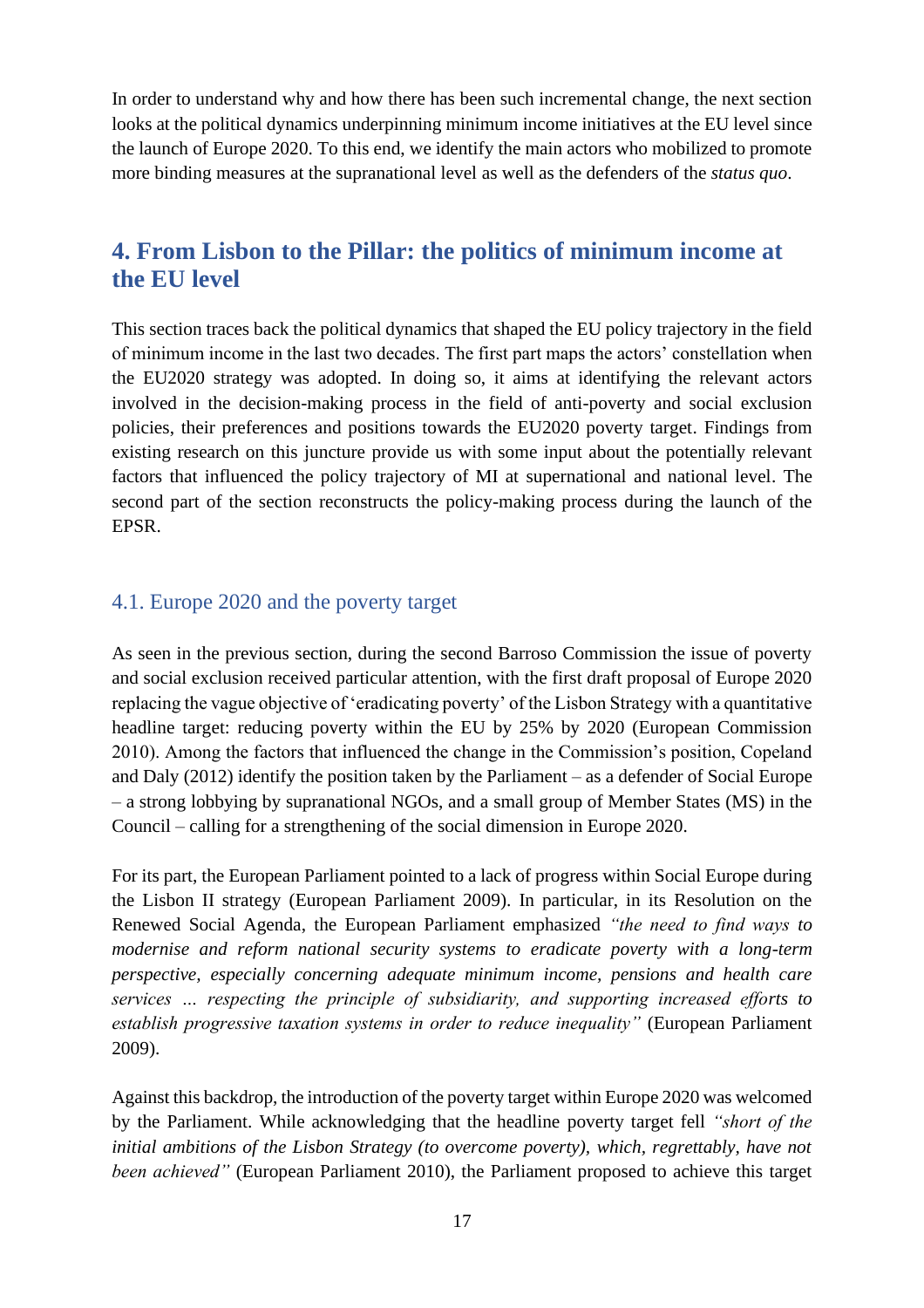through concrete and binding measures, in particular through the introduction of minimum income schemes by all EU MS (European Parliament 2010).

Turning to the role played by supranational NGOs, Copeland and Daly (2012) acknowledge a strong engagement from the European Anti-Poverty Network (EAPN). In particular, prior to the announcement of the new strategy, EAPN mobilized and voiced for strong commitment *"to make a decisive impact on the eradication of poverty"* (EAPN 2009). Under the banner of 'A New Vision: An EU we can trust' (EAPN 2009), EAPN publicly campaigned for a new social and sustainable post-2010 EU strategy which might make progress on poverty and inequality a pre-requisite, by developing more effective tools to ensure implementation (including EU and national targets on poverty and exclusion) and an EU directive on adequate minimum income schemes.

Subsequently, the Commission's headline poverty target and the idea of developing a broader platform against poverty were welcomed by EAPN. However, in order to reach the target, EAPN proposed to move beyond soft instruments and develop new and more powerful EU instruments, by mobilizing EU funding mechanisms and by giving priority to an EU Framework Directive for guaranteeing an adequate minimum income for a dignified life (EAPN 2010a). As regards the latter point, in 2010 EAPN presented a concrete proposal for an EU Framework Directive on Minimum Income (EAPN 2010b).

Regarding the influence exerted by MS in the Council, the group of supporters for a stronger European social dimension included Austria, Belgium, Cyprus, France, Italy, Portugal and Spain, which lobbied the Commission for the inclusion of a social component in the Europe 2020 framework. In particular, Copeland and Daly (2012) attribute a significant role to Spain, which used its strategic position as President of the Council of the EU in the first half of 2010 to put Social Europe on the agenda, with respect to both Europe 2020 and to the broader process of European integration (Copeland and Daly 2012).

However, the original proposal by the Commission which included a poverty target related to a single indicator – the 'at risk of poverty rate', i.e., people living on less than 60% of the national median equivalized income – provoked mixed reactions among the MS in the Council. While a small group of MS, namely Austria, Belgium, Cyprus, France, Italy, Portugal and Spain, supported the Commission's initiative (Copeland and Daly 2012), others reacted against what was perceived as a potentially dangerous 'intrusion' of the EU in domestic social policymaking (Jessoula 2015). Importantly, Germany, Sweden, the UK, Ireland and some of the new member states raised the issue of the subsidiarity principle in the field of social policy and social protection and tried to either water down or remove the poverty target (Copeland and Daly 2012).

Against this backdrop, MS proved unable to reach an agreement on the poverty target (Copeland and Daly 2012; Peña-Casas 2012). As a compromise, the Spanish presidency replaced the Commission's proposal of having a poverty measure composed of one single indicator – i.e. at risk of poverty – with a measure composed of three indicators related to different dimensions of poverty and social exclusion: (i) at risk of poverty; (ii) severe material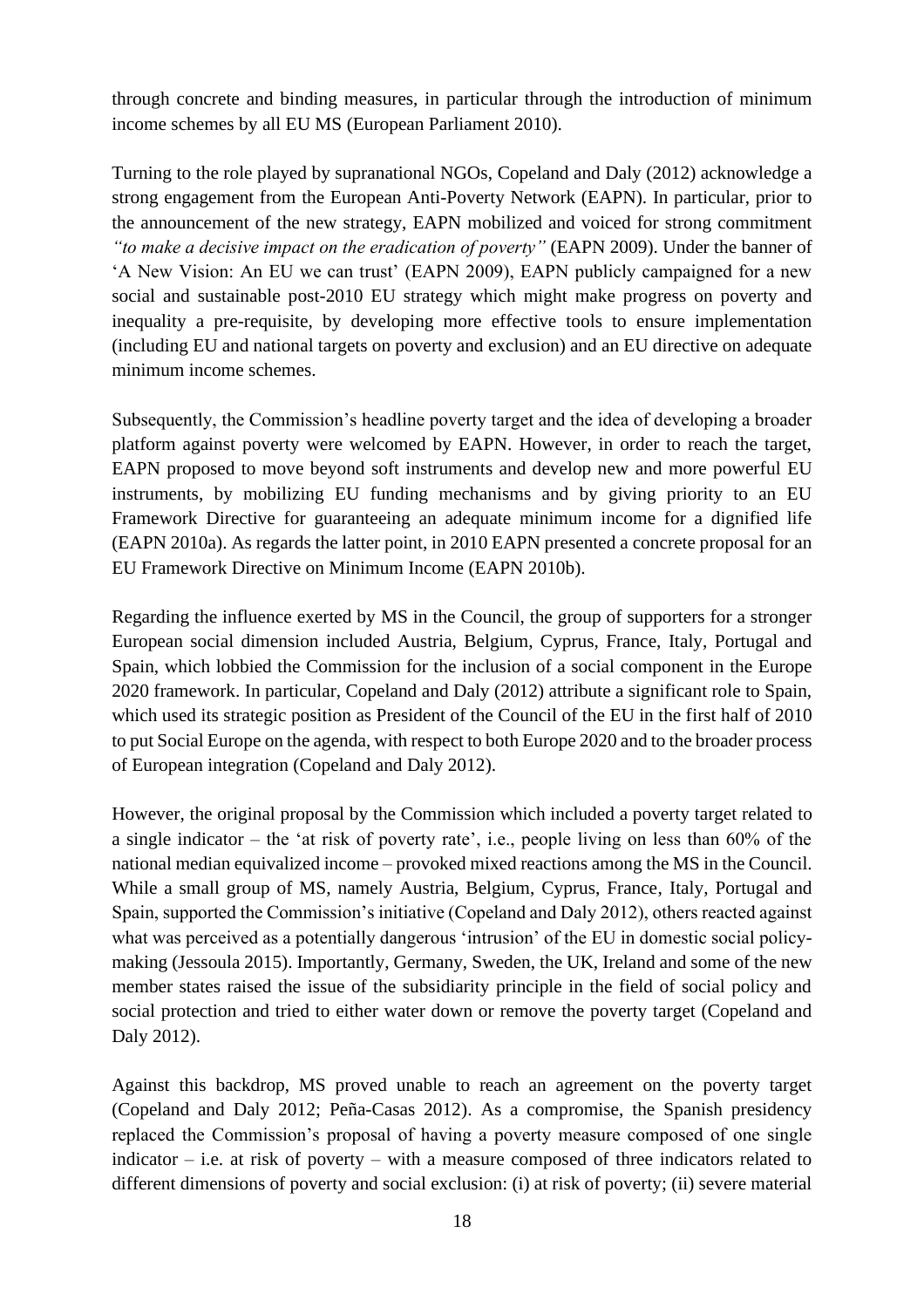deprivation; and (iii) people living in jobless households. Moreover, in responding to the poverty target, it was agreed that MS would be given the freedom to choose one or a combination of these components when fixing their national targets.

Therefore, as argued by Sabato *et al*. (2018), in the Europe 2020 phase the EU's commitment to fighting poverty and social exclusion was constrained not only by the *subsidiarity principle* and the *respect of national sovereignty i*n the field of social protection, but also by the design of the Europe 2020 anti-poverty strategy: the possibility for the MS to choose freely among the three indicators. Thus, although the EU2020 marked a 'quantum leap' (Jessoula and Madama  $2018$  – i.e. the introduction of a quantitative poverty target – the new strategy did not represent a break from past policy development in the social field and it continued to rely on non-binding instruments. By making explicit their opposition to the poverty target, a few MS reacted against what was perceived as a potentially dangerous intrusion of the EU in domestic social policymaking. Such tensions, in turn, constrained the implementation of the Europe 2020 antipoverty strategy at the national (Jessoula 2015). "Here, claims about the *defence of national 'social' sovereignty* went in parallel with the domestic reframing and reinterpretation of the EU anti-poverty target in accordance with country specific approaches as well as governments' orientations to combat poverty and social exclusion" (Jessoula and Madama 2018, p. 188).

Moreover, even though the launch of the Europe 2020 strategy remarkably increased the *political salience* of the poverty issue both at the national and the supranational level (Jessoula and Madama 2018), no reference at all was made to a European minimum income or to any binding initiative relating to social inclusion (Peña-Casas 2012).

To sum up, against the backdrop of increased problem pressure, the setting of a quantitative target increased relevance of anti-poverty policies in two different ways. On the one hand, the EU became more intrusive in the national social policy-making. On the other, opposing MS reacted against such supranational 'intrusion' in an area of national competence (Jessoula 2015). The existing literature shows that the agreement on an EU poverty target was a result of a political bargaining created by particular political conditions surrounding the formation of Europe 2020 (cf. Pochet 2010; Copeland and Daly 2012; Armstrong 2012; Peña-Casas 2012; Jessoula 2015, Jessoula and Madama 2018). However, the transition from Lisbon to the Europe 2020 agenda acted as a 'focal point' (Armstrong 2012) for demands by a small group of MS, strong lobbying by supranational social NGOs, the position taken by the Parliament, and the Commission's commitment to come up with a successor to the Lisbon Strategy (Copeland and Daly 2012). Differently, the MS in the Council exploited the genetic moment of Europe 2020 to reorient or remove the poverty target and 'set the stage' for its implementation (Jessoula 2015).

### <span id="page-18-0"></span>4.2. Towards the European Pillar of Social Rights

In the early years of Europe 2020 (2010–2012), the social dimension of the EU's overarching strategy was largely displaced by the narrow focus on financial stability, economic recovery and related austerity measures. This bias towards fiscal-economic policies resulted in a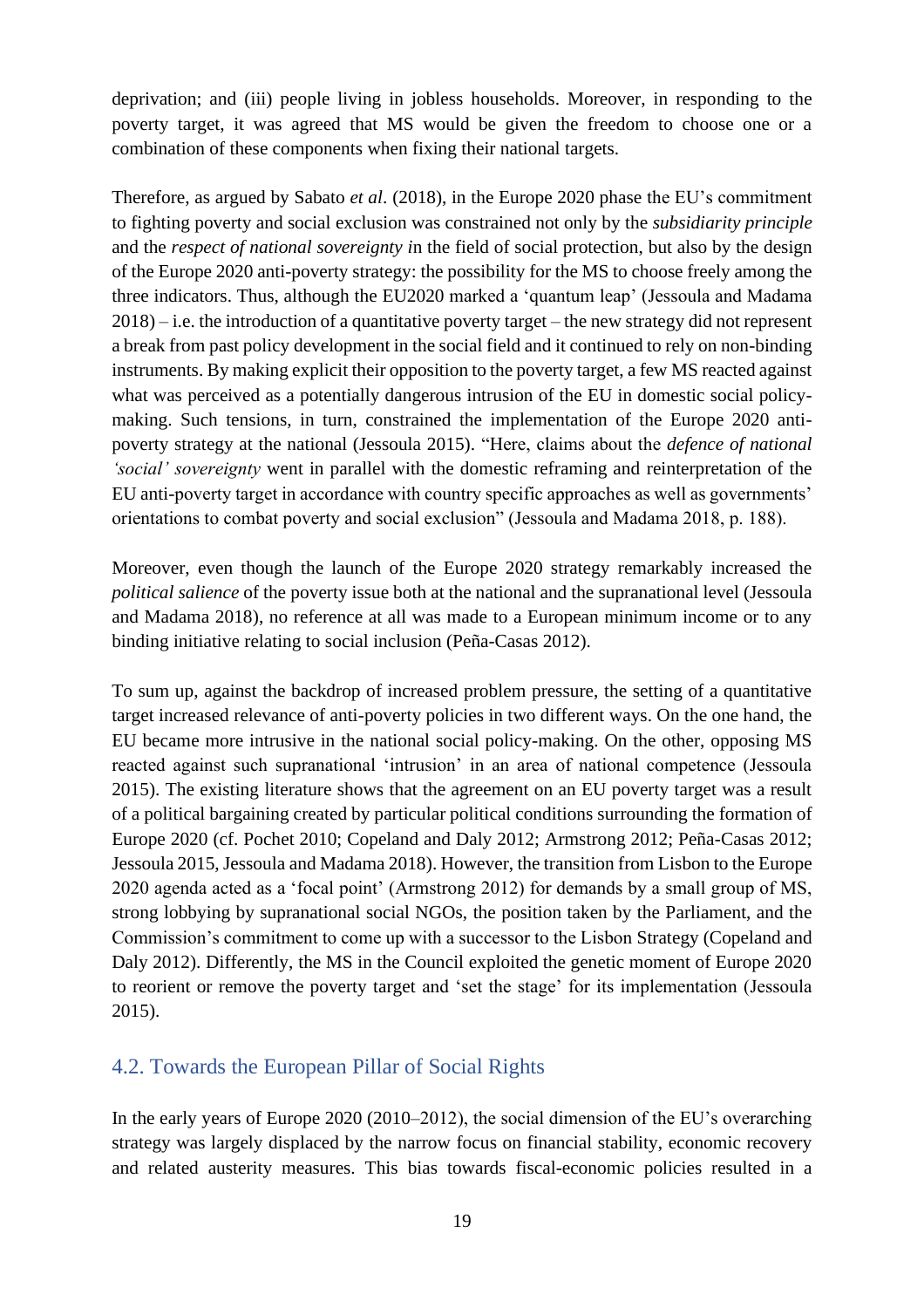subordination of social and employment objectives to economic objectives. On the other hand, the economic hardship and austerity measures created growing *problem pressure* – i.e. increasing poverty and severe material deprivation rates – which called for actions aimed at addressing the social consequences of the crisis (Agostini *et al.* 2013).

For their part, the main anti-poverty supranational NGOs continued to advocate for an effective EU strategy to fight poverty and social exclusion starting with a directive on adequate minimum income schemes (EAPN 2014). In particular, EAPN considered the current institutional environment as an opportunity for making progress in this direction, arguing that the new Lisbon Treaty gave a *"binding value to the Charter of Fundamentals Rights of the European Union. It also contains a new horizontal social clause that strengthens the social dimension of the Union."* (EAPN 2010b). In addition, EAPN saw the EU 2020 strategy as *"a commitment to promoting social inclusion, in particular through the reduction of poverty, by aiming to lift at least 20 million people out of the risk of poverty and exclusion, as an ambitious target in the Europe 2020 strategy"* (EAPN 2010b).

In a similar vein, in its position paper on the European social dimension, the European Trade Union Confederation (ETUC) supported "the introduction of a social minimum income in every Member State on the basis of common European principles" (ETUC 2013).

Importantly, Sabato *et al.* (2018) add that stakeholder mobilization was followed by the reaction of the more 'socially oriented' EU bodies – namely, the Directorate General for Employment, Social Affairs and Inclusion (DG EMPL), the Employment, Social Policy, Health and Consumer Affairs Council configuration (EPSCO Council), the Employment Committee (EMCO), the EESC and the SPC – which aimed at both increasing their influence on the governance process and reinforcing the social dimension of Europe 2020.

At the same time, many MS showed rising discontent towards the EU, attributing the social consequences of the economic crisis to the austerity measures implemented at the national level under the EU economic governance architecture (Vesan *et al*. 2021). This in turn, as argued by Vesan *et al*. (2021), put the European project in political jeopardy.

Against this backdrop, the need to reinforce the EU's social dimension ranked high on the agenda of the Juncker Commission since it came into office in November 2014 (Sabato *et al*. 2018). Most of the initiatives proposed by the Commission explicitly pointed at the need to complement the EMU with an effective social dimension. To this purpose, the Juncker Commission pushed for a stronger social agenda which would not only correct the social consequences of the economic crisis, but it would regain the citizens' trust in Europe (Juncker 2016). More specifically, from March to December 2016 the Commission launched a public consultation on a preliminary outline of the EPSR , which aimed at strengthening the social acquis of the EU by steering a renewed process of upward social convergence across MS (European Commission 2016).

The preliminary outline of the Pillar was welcomed by social stakeholders (cf. EAPN 2016; ETUC 2016; CESI 2016) and social EU bodies (cf. EMCO and SPC 2016). Using its 'rights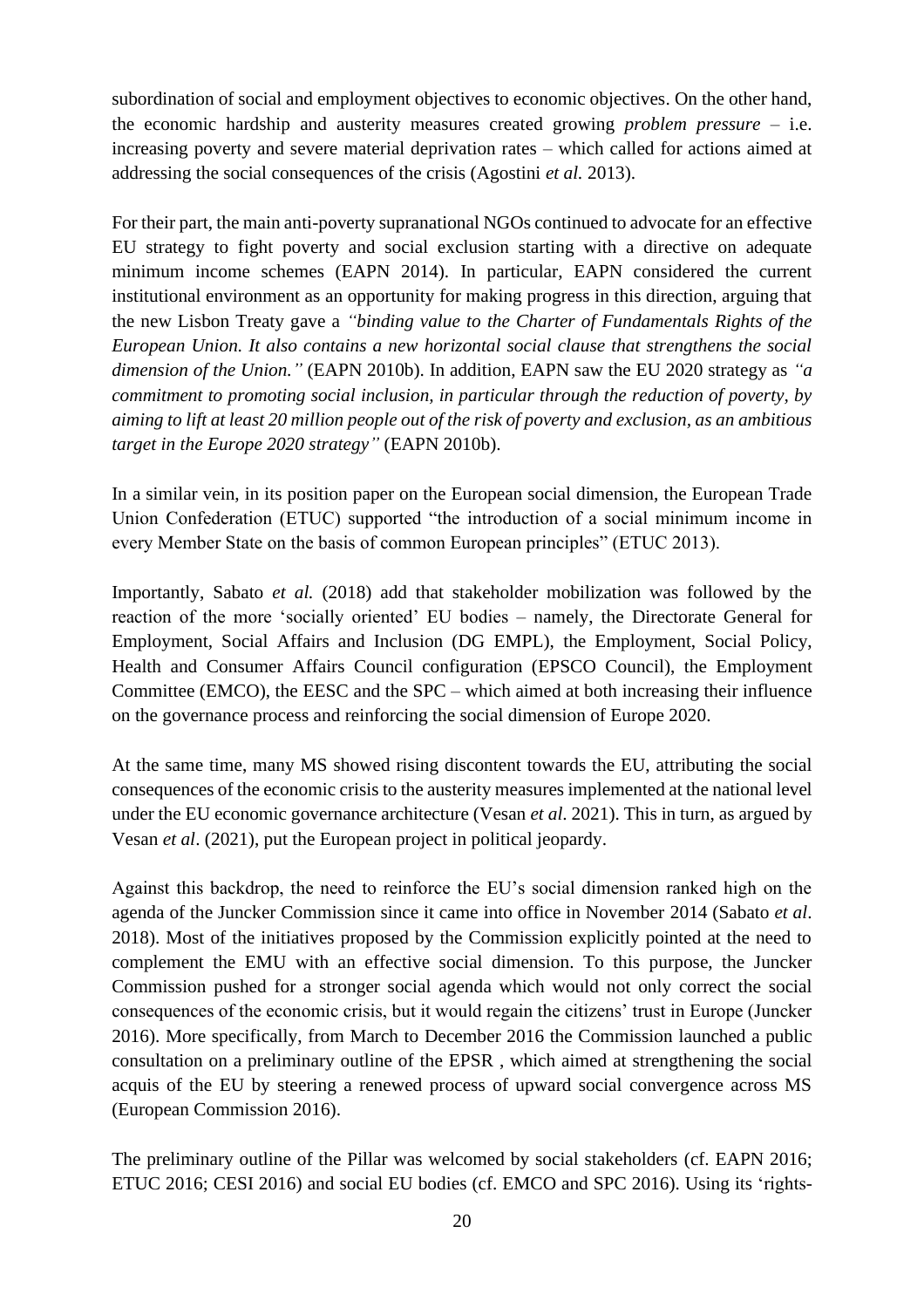based' language, they saw the Pillar as an opportunity to strengthen the European social dimension. In more detail, in its position paper on the EPSR, EAPN called for a right-based integrated EU anti-poverty strategy which would ensure *"decent incomes through minimum/living wages and inclusive labour markets, adequate minimum income schemes and social protection, and access to universal quality services"* (EAPN 2016). Similarly, in its position paper, ETUC emphasized a right-based approach to social protection, supporting among other social rights *"a European Directive on adequate minimum income schemes to establish common principles, definitions and methods to grant rights throughout the EU"* (ETUC 2016).

However, employers' organisations had different views. Even though they welcomed the initiative, they were clearly against any binding EU framework in the social field, arguing that social policy reforms are a competence of MS and actions at the national level should be in line with the principle of subsidiarity (BusinessEurope 2016).

Comparing the 2016 initial outline with the 2017 EPSR Recommendation, Sabato and Vanhercke (2017) highlight many changes regarding the scope and ambition of some of the principles. Importantly, the fight against poverty and social exclusion was made explicit in fifteen out of twenty principles. In more detail, the entitlement to a minimum income, as outlined in principle 14, was reframed as a 'right' in the 2017 Recommendation and its purpose was no longer to ensure a decent standard of living, but rather to enjoy a "life in dignity at all stages of life and effective access to enabling goods and services" (Sabato and Vanhercke 2017). In particular, Sabato and Corti (2018) see this shift towards a 'rights-based' language as a truly 'political' instrument in contrast to previous, mostly 'technical', EU social policy frameworks such as the Social OMC and the SIP. In this regard, Vanhercke *et al.* (2020) add that 'rights' can be understood as sources of power, and power is one of the key ingredients of politics. In fact, many scholars see the increase in the visibility of social issues at the EU level as a political manoeuvre attributed to the entrepreneurship of the Commission in response to rising social and political discontent (cf. Clegg 2017; Pochet 2020; Gaben 2020; Vesan *et al*. 2021). Therefore, Garben (2020) argues that the EPSR constitutes a suitable political platform to 'rebuild Europe's social credentials' in a post-crisis context characterized by the prevalence of austerity-oriented structural reforms, rise of nationalism and Brexit vote (see also Clegg 2017; Pochet 2020). Similarly, Vesan *et al*. (2021) explain the centrality of the social issue in Juncker's agenda as a solution (policy stream) to both the adverse consequences of the austerity measures (problem stream) and the political context surrounding the election of the new Commission in 2014 marked by a rise in populist vote across Europe (political stream).

To conclude, the launch of the EPSR was prompted by political dynamics shaped against the backdrop of rising *problem pressure* – increasing poverty and severe material deprivation rates – and strong *political demand* – i.e. stakeholder mobilization calling for a rights-based integrated EU anti-poverty strategy. At the same time, several countries attributed the deterioration and polarisation of social indicators in Europe to the neo-liberal reforms and austerity measures adopted within the EU2020 framework, thus leading to a political legitimacy crisis of the EU. A change in political leadership opened the opportunity in the political agenda for a stronger EU commitment in fighting poverty and social exclusion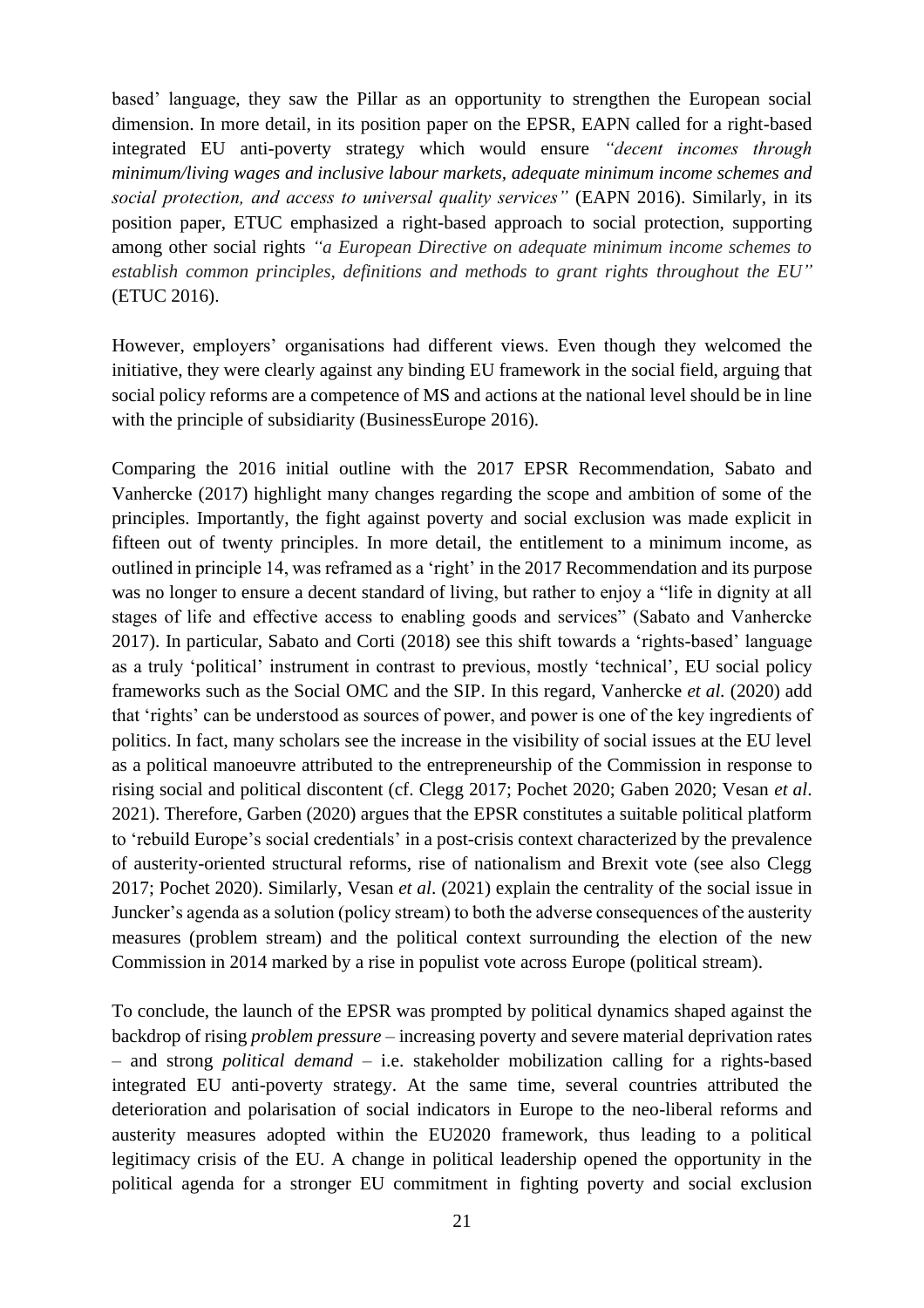(Verdun and D'Erman 2020). In response to overt criticism, the Juncker commission initiated a shift in discourse away from fiscal consolidation towards social investment (Crespy and Schmidt 2017). In particular, the launch of the EPSR aimed at reinforcing the EU's social dimension and promoting upward social convergence among MS. Importantly, its 'rightsbased' language was used by the more socially-oriented stakeholders to call for more binding initiatives in the field of anti-poverty and social exclusion policies and MIS.

Nevertheless, it is important to note that the new *policy initiative* (the EPSR) did not represent a significant break with the previous EU-level commitment in the social domain, in particular with regard to anti-poverty and social exclusion policies. In fact, from the very onset the Commission had stressed that principle 14 of the EPSR would not be legally binding. As it will be discussed below in more detail, the opposition of some key MS in the Council played a strong gatekeeping role with regard to possible stronger EU actions in the field of minimum income. This, in turn, suggests that policy development rests on political conditions and incentives.

# <span id="page-21-0"></span>**5. An EU binding initiative on Minimum Income: legally feasible, political unviable?**

The outburst of the Covid-19 pandemic threatened a return to rapidly increasing poverty and social exclusion rates in European MS, whereas the innovative measures adopted by the EU institutions to tackle the economic and social impact of the crisis put an end to the decade-long dominant austerity policy framework (Interviews Caritas, SP, ETUC). These, in turn, opened the opportunity for substantial steps ahead in the field of minimum income protection at the EU level (Interviews Caritas, EAPN, SP, Maucher<sup>2</sup>).

The institutional framework for taking action at the supranational level in the field of minimum income (MI) protection had already been laid down with the principle 14 of the European Pillar of Social Rights stating that *"Everyone lacking sufficient resources has the right to adequate minimum income benefits ensuring a life in dignity at all stages of life, and effective access to enabling goods and services. For those who can work, minimum income benefits should be combined with incentives to (re)integrate the labour market."* (European Pillar of Social Rights, Principle 14).

Against such a backdrop, it appeared that the political will for supranational actions in the field of MI protection might eventually materialise both among European institutions and across EU Members states, especially under the impulse of the German presidency of the Council of the EU (July–December 2020). In fact, according to the interviewees, at the time the German presidency seemed to constitute a turning point for strengthening EU's actions in the field (Interviews EAPN, SP, Maucher, Pochet, Boris).

<sup>&</sup>lt;sup>2</sup> Interviews with EU level stakeholders were conducted in April 2021. See the full list at the bottom.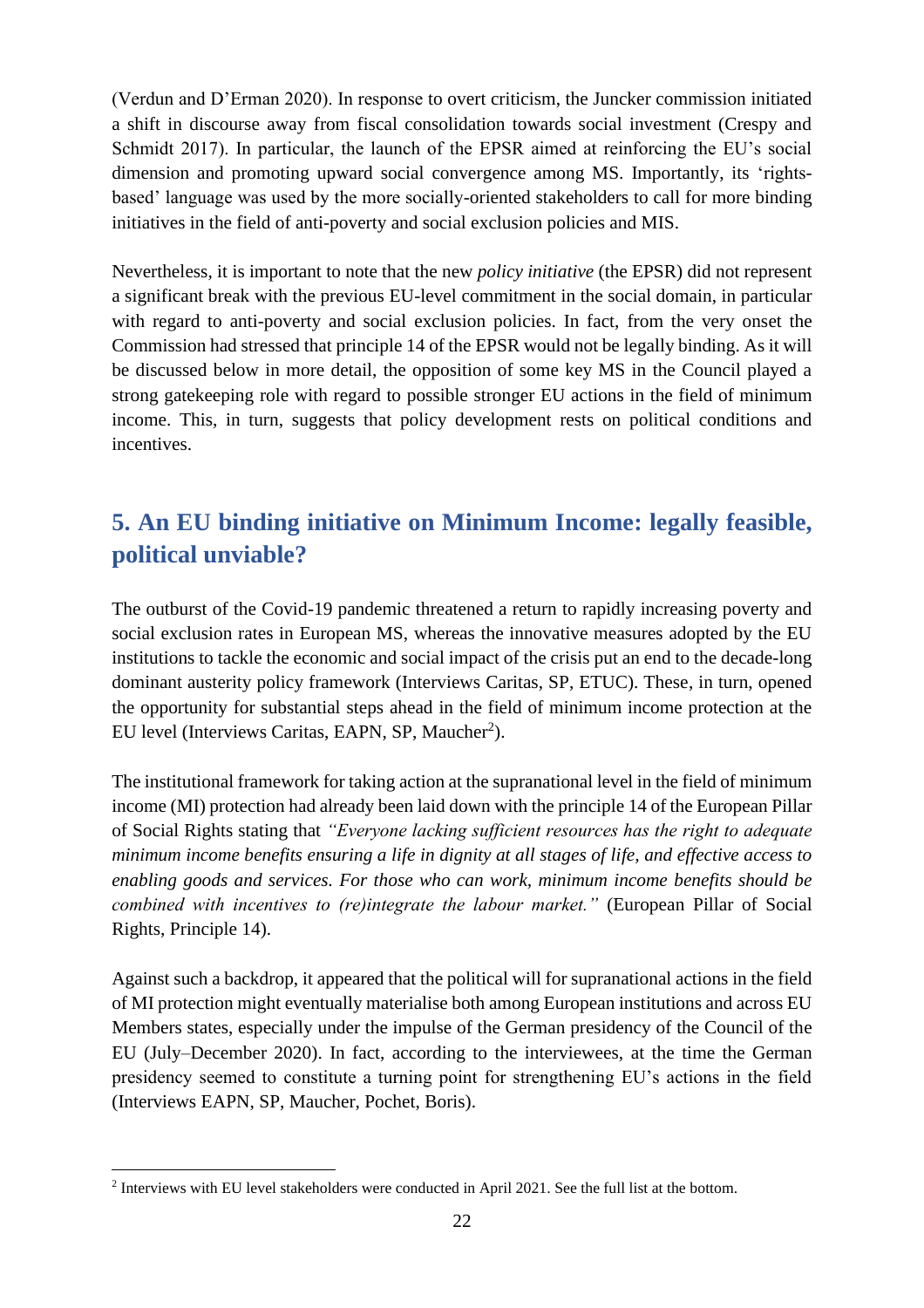In order to assess whether the absence of a binding framework in field of MIS at the EU-level is due to the lack of legal feasibility within the current constitutional European framework or it is rather an issue of political viability, this section looks at actors' behaviours, interactions within the European institutional framework for the fight against poverty. First, relying on a recent contribution in the literature, paragraph 5.1 assesses the room of manoeuvre to adopt a binding framework on MI within the current constitutional architecture. Subsequently, paragraph 5.2 identifies the main lines of conflict on the issue among social stakeholders, across European institutions and between Member States, also showing how these actors tried to exploit the existing institutional framework in order to pursue their goals.

### <span id="page-22-0"></span>5.1. A binding EU Framework on MI: is it legally feasible?

Since the first attempts to strengthen the social dimension of the EU in the mid-1990s, both the literature and key policymakers have repeatedly scrutinised and assessed the room for manoeuvre for introducing effective policy tools at the supranational level with the aim to reinforce minimum income schemes in EU countries (Ferrera and Rhodes 2000; Leibfried 2001; Hemerijck 2006).

As illustrated in previous sections, in the field of anti-poverty policies and MIS, the EU has so far advanced through the adoption of soft-law measures and "hybrid governance" frameworks aiming to achieve upward policy and social convergence by means of coordination mechanisms, benchmarking, monitoring, exchange of best practices and ensuing policy learning (Barbier 2005; Armstrong 2006; 2010). Both the constitutional architecture of the EU and political equilibria have played against the introduction of more binding measures at the supranational level.

Interestingly, however, an expert study commissioned by EAPN in 2020 argues that a binding directive in the field of MIS could be accommodated within the current constitutional framework of the EU, making a double case for art. 153/1 (h) combined with art. 175 of the TFEU (both of which require a qualified majority voting). Thus, the authors argue that:

*"Article 153(1)(h) TFEU on the field of 'integration of people excluded from the labour market' can accommodate an EU legal instrument on minimum income that covers all persons who are not included in the labour market. Such an instrument would, however, not cover those included in the labour market."*

Moreover, they add that:

*"With the objective of improving social cohesion and reducing disparities between Member States, Article 175 TFEU could accommodate a solid legal*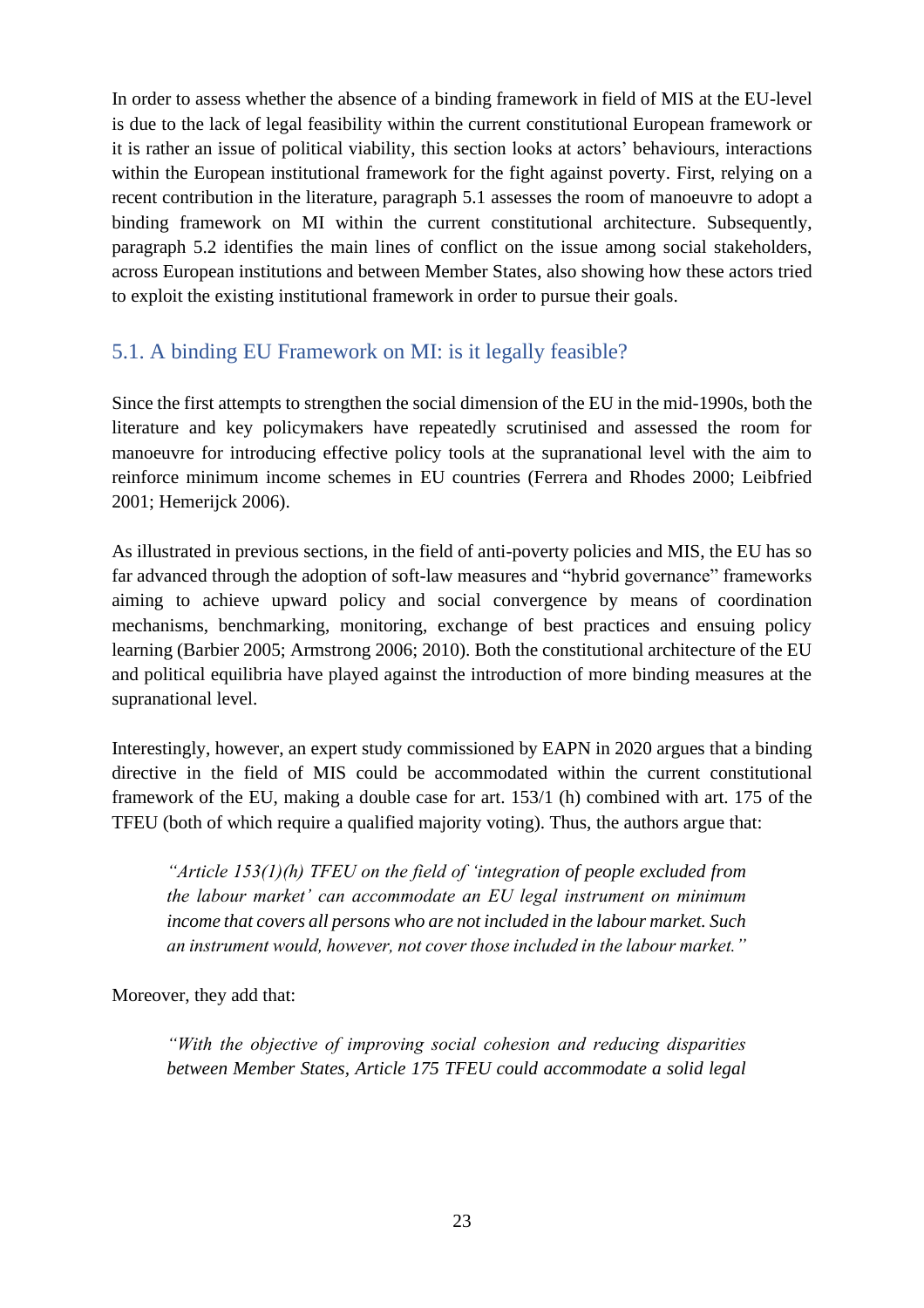*instrument on minimum income that covers all persons at all stages of life as proclaimed by principle 14 EPSR."* (Van Lancker *et al.* 2020).<sup>3</sup>

Accordingly, the authors argue as follows:

*"Both competences under Article 153(1)(h) TFEU and Article 175 TFEU can fulfil (partly) the objective sought by a legal instrument on minimum income and could in fact accommodate such an instrument. Using only one of the two provisions would entail that either the minimum income legal instrument cannot cover those included in the labour market (in the case of Article 153(1)(h) TFEU) or that the social component in the case of Article 175 TFEU is narrowed to social cohesion. However, because the objectives of both provisions are complementary and, as such, a legal instrument would seek one main goal (to improve the living standards of the EU population) and because both competences require the same procedures to adopt an instrument, a dual basis approach is possible. Not only it is possible but it is desirable as it would allow for an EU-wide instrument on minimum income that is in line with the right to a minimum income as seen by the EU (Principle 14 EPSR)."* (Van Lancker *et al.* 2020).

The expert study concludes by highlighting some key additional elements of a possible EU binding framework on MIS: (i) common monitoring and evaluating procedures; (ii) financial support to ensure that the new legal tool does not disproportionately affect poorer MS; (iii) a strong non-regression clause – as also emphasised in the interviews with the Social Platform and the policy expert Mathias Maucher – should be included to guarantee that MS "will not reduce national standards" (Interview SP) when implementing the MIS directive. On the latter, social NGOs are well aware that a step towards a more binding EU framework on MIS should respect national sovereignty and the key principle of subsidiarity, as clearly stated by Caritas:

*"The second point, which is very sensitive for the MS, is that it should respect the subsidiarity principle. So, it should contain general provisions that allow Member States to implement the rules that fit their respective national social protection system and improve them where necessary. So, go for a set of quality criteria which then have to be applied according to the existing systems."* (Interview Caritas).

## <span id="page-23-0"></span>5.2. A binding EU Framework: political viability

Legal feasibility and institutional signalling do not imply, however, policy change, which ultimately rests on political conditions and incentives. Therefore, the following paragraphs analyse political dynamics by mapping the key actors involved in the decision-making process

 $3$  By contrast, the authors argue that "A legal instrument on the basis of Article 153(1)(c) TFEU would have a rather limited personal scope that covers only workers. As such, this is not in line with Principle 14 EPSR, which encompasses the right to a minimum income for all persons at all stages of life, regardless of whether they qualify or not as a worker. It follows that Article 153(1)(c) TFEU cannot be considered an appropriate legal base for and instrument on minimum income." (Van Lancker *et al.* 2020)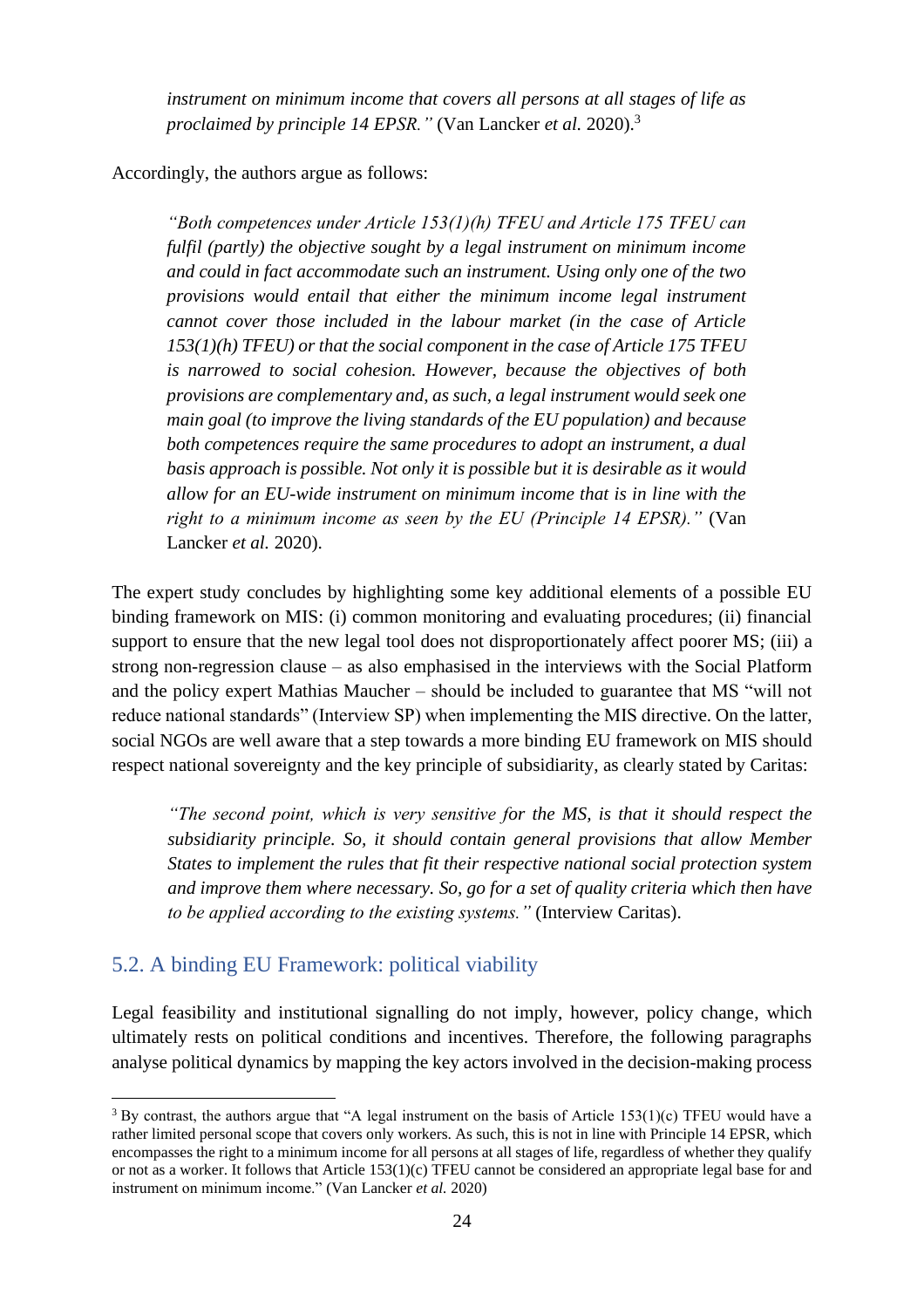and identifying the main line of conflicts among social stakeholders as well as between European institutions and Member States.

#### <span id="page-24-0"></span>5.2.1. Stakeholders' positions and mobilisation

Knowing that there would be hearings in the new Commission about the framework of the upcoming EPSR Action Plan, at the end of 2019 supranational stakeholders – primarily the Social Platform, EAPN, Caritas Europa, Eurodiaconia and the ETUC – mobilised in a relatively united front in order to get the minimum income dossier higher up on the agenda. In particular, they interpreted the current constitutional framework of the EU, making a double case for art. 153/1 (h) combined with art. 175 of the TFEU, thus demanding a framework directive on MIS that would guarantee three policy design criteria: accessibility, adequacy and enabling capacity (Interviews Caritas, EAPN, SP, ETUC; cf. the Joint Statement of November 12 2020<sup>4</sup>).

Regarding *accessibility*, social NGOs claim that a supranational tool in the field on minimum income protection should improve accessibility of national MIS for all individuals, as it emerges in the words of the Social Platform "*Equal access for everyone who needs it and as long as it is needed"* (Interview SP). Similarly, Caritas Europe stresses the importance of coverage, linking the MIS debate with underpinning institutional statements included in both the SDGs and EPSR. Consequently, it argues that the SDG principle of "leaving no one behind", should be visible in the application of MIS (Interview Caritas). Moreover, Caritas Europe adds that the EPSR should be considered as a political opportunity to increase and improve the coverage of the MIS, given that it's principle 14 does not only puts EU citizens and third country nationals with legal residence at equal level, but it also considers all persons regardless of their employment status (Interview Caritas).

As for *adequacy*, social NGOs acknowledge that the level of minimum income benefits in EU Member States is inadequate to lift people out of poverty. Consequently, they all agree that a supranational measure should target 60% of median wage in each MS in order to effectively bring beneficiaries above the relative poverty line (Interviews Caritas, EAPN, SP, ETUC). Moreover, in this respect, they also conceptualise the key interplay between adequate minimum income benefits and the level of minimum wages (MW) – on which EU institutions have just put forward the proposal for a binding directive<sup>5</sup>  $-$  as well as the fundamental synergies between the two in order to ensure effective income security for both employed and nonemployed people (Interviews SP, EAPN). Yet, ETUI Director Philippe Pochet also points at the critical encounter between the current EU's proposal on MW and possible initiatives in the field of MIS arguing that

"*there is this debate on the threshold level of the minimum wage and the minimum income. If the minimum wage is set at the 60% of the poverty line, then the minimum* 

<sup>4</sup> The Joint Statement is titled "Following the Council Conclusions on Minimum Income, it is time for the European Commission to respond with courage and propose a legally binding EU framework for Minimum Income" and signed by Caritas, EAPN, Eurodiaconia, CES/ETUC and the Social Platform.

<sup>5</sup> Proposal for a directive of the European parliament and of the Council on adequate minimum wages in the European Union COM/2020/682 final.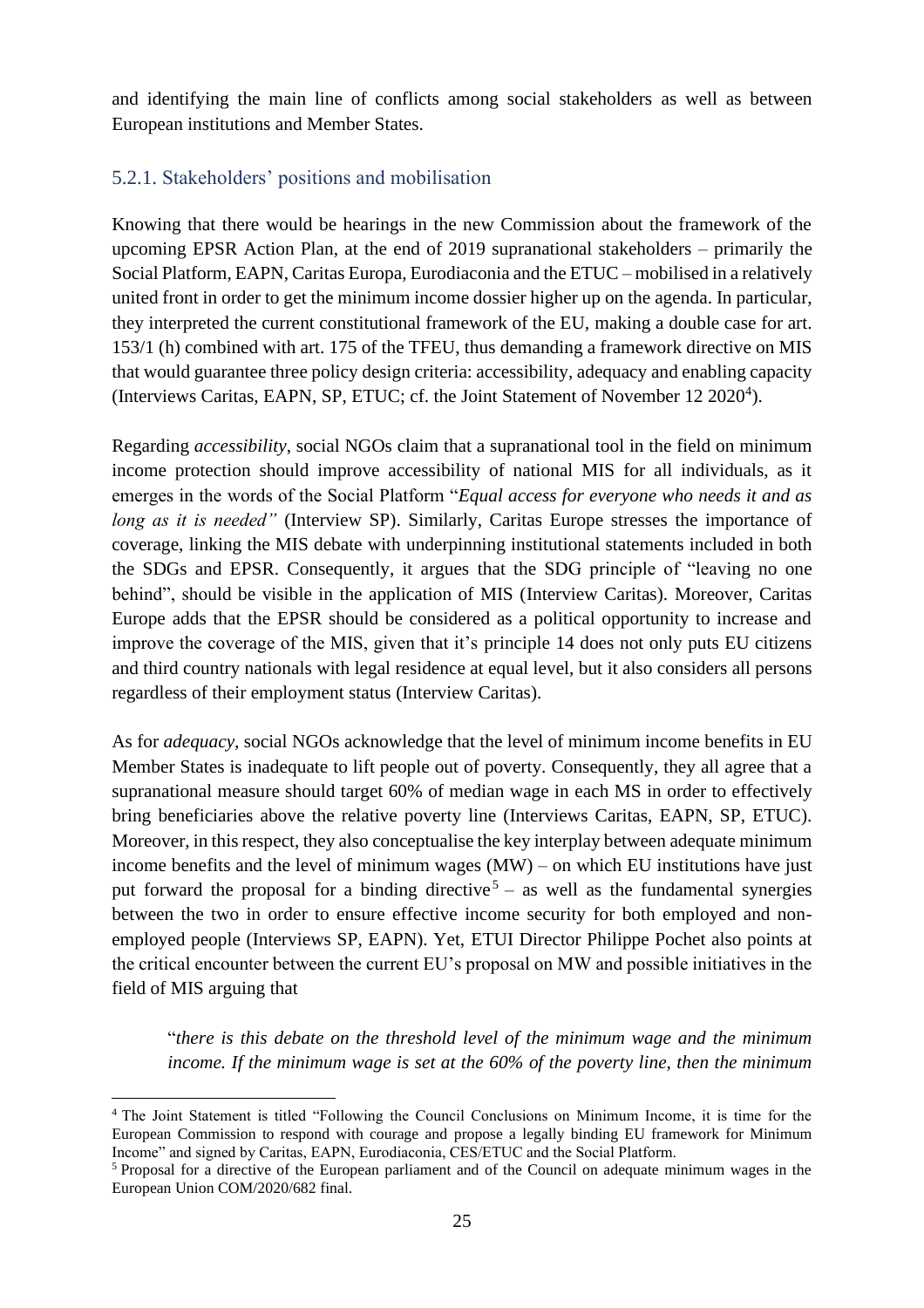*income will be very low. If the minimum income is set at 60%, the minimum wages will have to be above that and it might get difficult to reach an agreement between different countries.*" (Interview Pochet).

Turning to the *enabling* character of minimum income schemes, both social NGOs and trade unions (ETUC and EPSU) argue that minimum income should be rooted in an active inclusion approach, which should be ensured by the availability of services for MIS beneficiaries in order to "*allow full participation in society, to have a decent standard of living*" (Interview Caritas). Great emphasis on the issue is in fact posed by all interviewed organisations and especially Caritas Europe, which states that "*A very important point for us is that there should be a strong complementarity between MI as financial support and the provision of services, because for our organisation just giving money to people will not help them out of poverty*." (Interview Caritas).

Overall, since MIS need to provide effective and targeted support through both monetary benefits and social services, the latter must be targeted to the different groups of recipients, primarily distinguishing between those individuals able to work and those who are not. Social services linked to MIS thus need to be designed accordingly, aiming to two partly different objectives that are "social" vs "labour market" (re-)integration. ETUC puts a great emphasis on this issue, arguing that minimum income schemes have to provide concrete opportunities for social inclusion to everyone lacking resources – avoiding negative activation and "workfare" practices for those who can work and ensuring adequate benefits, social services and social participation tools for those who cannot work (ETUC 2020). Moreover, ETUC adds that in order for such schemes to be effective measures against poverty, to guarantee human dignity and to support inclusion, they must be designed and implemented as a combination of benefits, goods and services that are adequate, accessible and enabling (ETUC 2020).

#### <span id="page-25-0"></span>5.2.2. Main lines of conflict

While among trade unions and social NGOs a robust coalition has emerged in favour of a binding EU directive, on the side of employers' organisations the views are very different. Even though they do not oppose MIS per se, they are clearly against any binding EU framework in the field. Business Europe argues that MIS are best designed at the national level for the following reasons.

"*Firstly, it is financed at the national level and corresponds to national context. Secondly, national social safety nets are very different and as such not comparable. Last but not least, all elements of safety nets need to be taken into account to correctly assess the adequacy of minimum income scheme."* (Business Europe 2021).

In addition, Business Europe conceptualises MIS as a measure strictly linked with labour market activation only – "a transition payment towards employment" – whose fiscal cost must be carefully monitored, which in turn runs against a right-based approach to minimum income protection.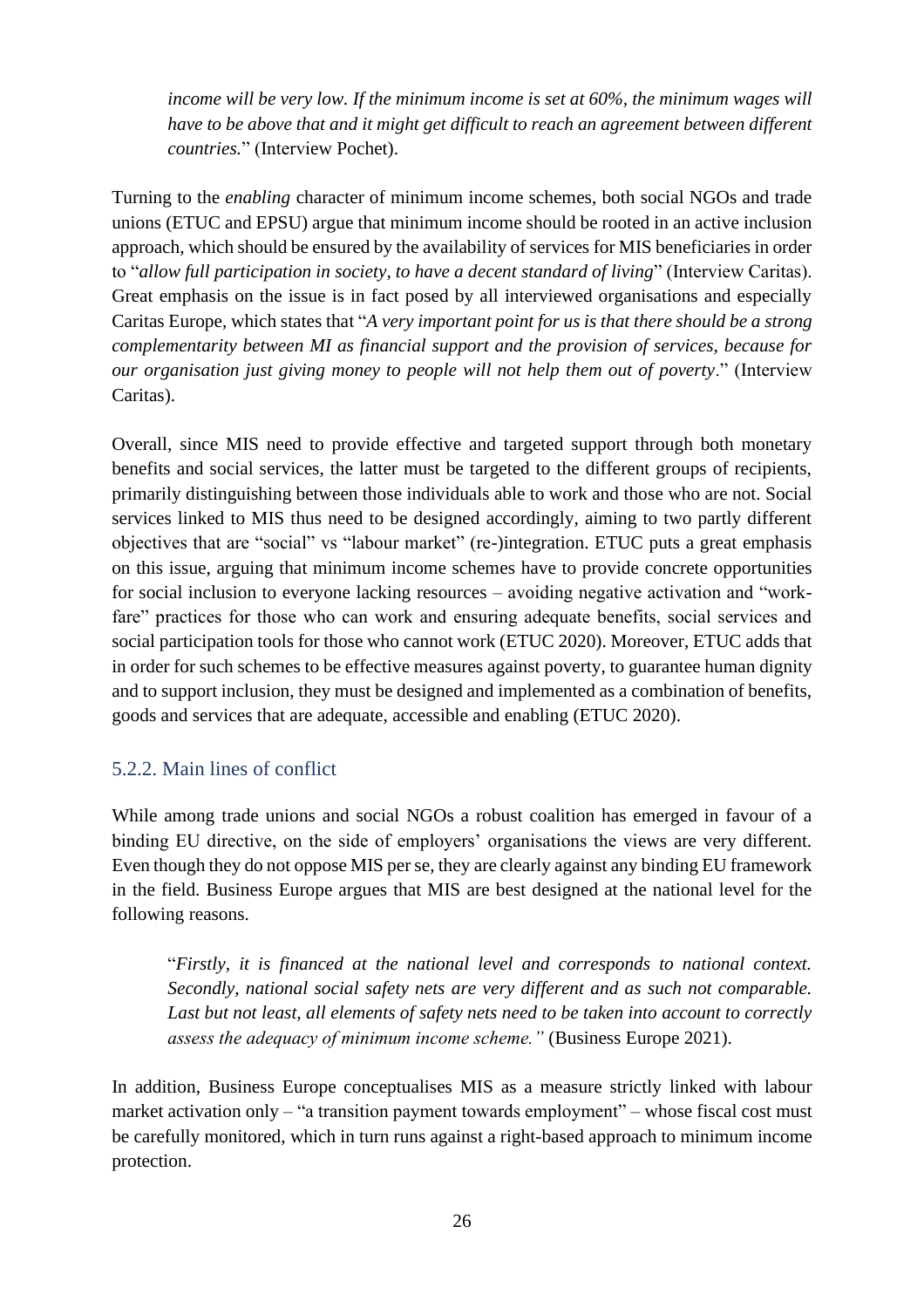Shifting to EU institutions, even stronger resistance against a possible EU directive on MIS is reported on the side of some DGs of the European Commission, within the European Parliament and especially among Member States. As for the Commission, most interviewees perceive the European Commissioner for Jobs and Social Rights N. Schmit as largely favourable to a more binding EU framework, whereas opposition comes from other DGs and especially the Cabinet of Executive Vice-President Valdis Dombrovskis (Interviews EAPN, SP, Maucher). Nevertheless, the Commission's official position on this issue is outlined in the Action Plan of the EPSR and the Commission's Work Program for 2022, which clearly states that the Commission will propose a Recommendation on minimum income to be adopted by September 2022 (European Commission 2021; Interview EC). As argued by a representative of the Commission, the decision to opt for a recommendation was a deliberate political choice: *"As a matter of fact, we did consider what would be the best nature of the initiative. It was on the agenda of the decision-makers whether it should be a directive or a recommendation. The decision to opt for a recommendation was more based on the political environment. The decision took into account what is politically feasible, not legally feasible. The joint mutual support [from the MS] could be achieved if we said that it will not be a binding instrument"*  (Interview EC).

Currently, the Commission is developing policy guiding principles to support MS in implementing principle 14 of the European Pillar of Social Rights in accordance with the principle of subsidiarity.

Turning to the European Parliament, the Committee on Employment and Social Affairs gave a strong signal in favour of a core social agenda to be adopted during the 2021 Social Summit in Porto, articulating demands in its motion for a European Parliament resolution of 29 September 2020 on "A Strong Social Europe for Just Transitions" (European Parliament 2020b). Importantly, in the field of social justice and equal opportunities, rapporteurs Dennis Radtke (EPP) Agnes Jongerius (S&D) called for a Commission proposal on "a framework for minimum income schemes, with 100 % coverage" (European Parliament 2020b, pp.8-9). The initiative for a binding EU framework in the field of MIS was supported by the groups of Greens and the Progressive Alliance of Socialists and Democrats (S&D) (European Parliament 2020c, pp.39-40; Interviews Caritas, SP, Feantsa, EC). In particular, during the discussion of 21 October 2020*,* the Greens/EFA Group insisted that "*the Commission proposes a framework directive for adequate minimum income schemes, with 100 % coverage with the purpose of safeguarding the right to a decent life and eradicating poverty"* (European Parliament 2020c, p.39). Differently, however, the European People's Party (EPP) was divided on the issue, with some MEPs supporting a binding initiative, whereas others were against an EP resolution which called for a Commission proposal on "a framework for minimum income schemes, with 100 % coverage" (European Parliament 2020c, pp.36-40). In a similar vein, centre-right and right-wing groups, such as ECR, ID and Renew Europe, were also against any binding EU framework in the field. According to interviewees, the position of MEPs varies within groups and only a minority of European MPs signed EAPN's Joint Statement "Following the Council Conclusions on Minimum Income, it is time for the European Commission to respond with courage and propose a legally binding EU framework for Minimum Income", of November 12 2020 (Interview EAPN). In fact, even though the amended EP's resolution calls for legally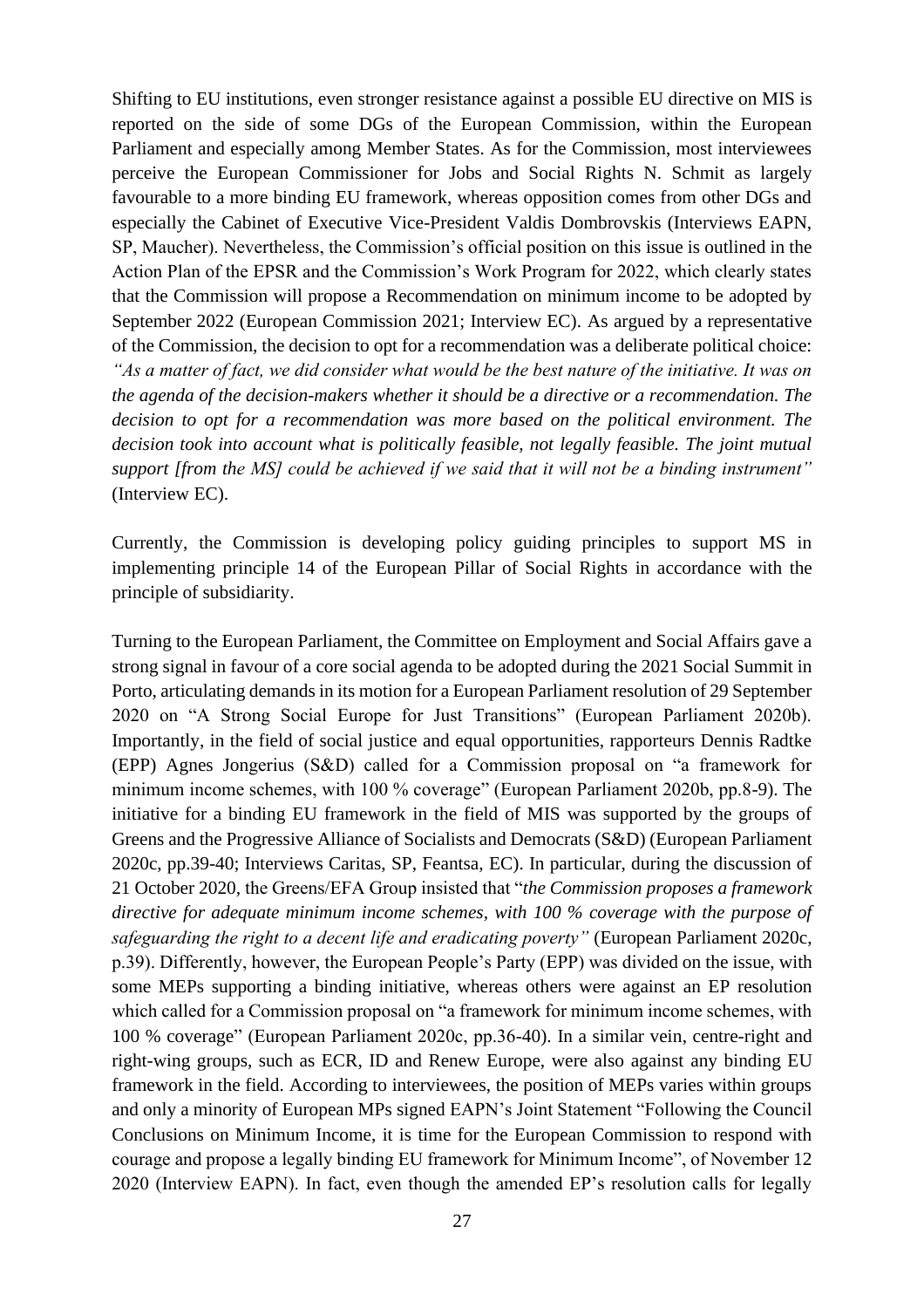enforceable social rights and for specific social objectives to be achieved by 2030, it does not openly call for a binding EU framework in the field of MIS. Instead, the EP proposed a framework for MIS aimed at *"safeguarding the right to a decent life and eradicating poverty and addressing the questions of adequacy and coverage, including a non-regression clause"*  (European Parliament 2020a).

The major source of resistance is found, however, in Member States' willingness to protect national sovereignty in the welfare sector, as already occurred in the implementation of Europe 2020 (Jessoula 2015). Even though every MS acknowledges the importance of the issue (Interview EC) and the Council invites the Commission to "*initiate an update of the Union framework to effectively support and complement the policies of Members States on national minimum income protection"* (European Council 2020), MS have opposing views regarding the nature of an EU initiative on minimum income protection. Although interviewees do not have a crystal-clear picture of political alignments on the issue, most interviewees acknowledge the existence of at least two opposite fronts. In the group of supporters, it is important to single out Germany, which was against the poverty target introduced in 2010 within the framework of EU2020.

According to the Minimum Income Network (MINET) representative, Joséee Goris, what accounted for this change in the German government's position was the fact that they had now *"realized that if they don't push for a more social Europe, there would be negative social consequences also inside their own country"*. Importantly, Germany, in its government agreement, has emphasized the need of achieving higher social standards and addressing the gaps in social protection at the EU (Interview Goris). Moreover, Goris added that *"it was also important that it was the Germans [that supported a MIS initiative at the EU level] because before that we as a small country [Belgium], try to stimulate but you need big countries in order to have real impact at the European level"*. Other countries in favour of a binding initiative include Italy, Portugal and Spain – whose governments have also written a letter (Interview EAPN) and published it together with Belgium, France and Greece in the newspaper *Publìco*. In the letter these governments claim that "We have to ensure that all people are guaranteed the satisfaction of their basic needs, so we need a common minimum income system to combat poverty and social exclusion from an ambitious and integrated perspective"<sup>6</sup>.

The other front is nonetheless including Central and Eastern European countries well represented, and possibly larger, including Central and Eastern European countries – especially Hungary and Poland – as key "blockers", and the Nordic countries Denmark, Finland and Sweden (very likely together with Netherlands, Austria and Ireland) that are mostly sceptical about EU binding actions but different reasons. In fact, the group of Central and Eastern European countries fear that a binding EU framework would increase the fiscal burden to finance MIS, whereas the latter group is concerned that the EU directive would set too low standards (Interviews EAPN, SP, Caritas, Maucher, Boris). However, the non-regression clause mentioned above should reassure Nordic governments.

<sup>6</sup> See https://www.lusa.pt/article/UsakVp8~Z3tM2sBpOZtCbTMSZM5iuSI1/portugal-spain-italy-ministers-injoint-call-for-minimum-income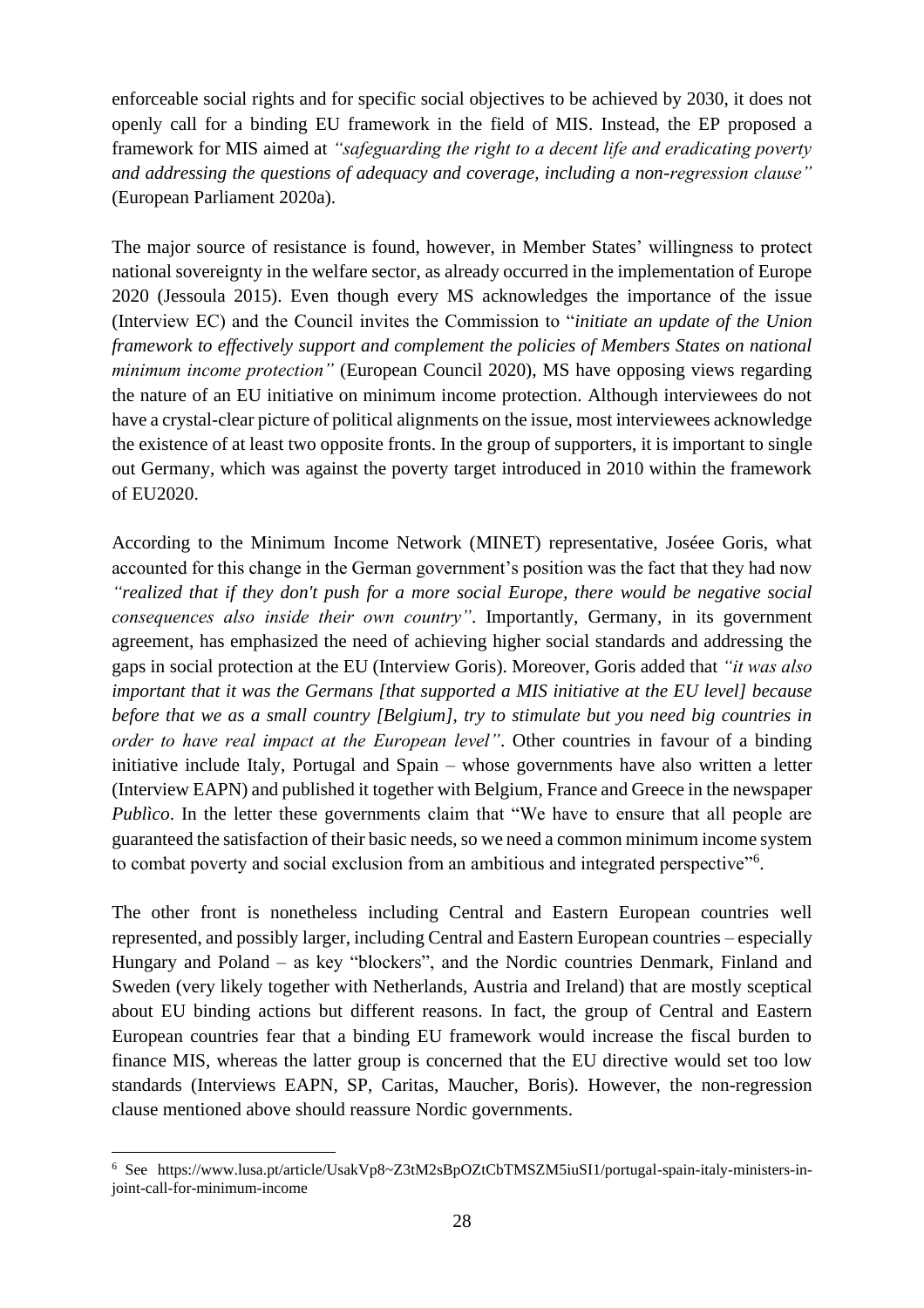This suggests that the political viability of a more binding EU anti-poverty initiatives has been dramatically limited by the opposition of some key MS in the Council, which have played a strong gatekeeping role with regard to possible stronger EU actions on MIS. As a consequence, all interviewed organisations and experts agree that, especially after the launch of the proposal for EU directive on Minimum wage in Autumn 2020, momentum has been lost. It therefore comes as no surprise that after a "window of opportunity" seemed to open in 2020, subsequent developments watered down the content of the EU's actions in the field, leaving supranational stakeholders somewhat disappointed and with limited hopes for progress in the field of supranational anti-poverty policies in the short-medium term.

In fact, social NGOs assess critically both the European Commission's "European Pillar of Social Rights Action Plan" and its poverty goal. On the same note, they all agree that nothing more than the *Council Recommendation on minimum income* – included in the Commission's Action Plan on the European Pillar of Social Rights and its 2022 Work Program – can be expected before 2022 (when the Recommendation should be enacted) – and in any case before the negotiations on the minimum wage directive come to an end (Interview Caritas, EAPN, SP, ETUC, Maucher, Pochet).

## <span id="page-28-0"></span>**6. Conclusions**

Over the last decades, numerous factors have contributed to increase pressure for EU interventions in the field of poverty and social exclusion. First, the outburst of the global and financial crisis and, more recently, the advent of the Covid-19 pandemic have called for more sustainable minimum income protection schemes across MS. At the same time, the EU has suffered from a *democratic legitimation crisis* due to the rise of extreme right-wing and populist parties across MS, supporting anti-EU messages and claiming for national sovereignty.

In light of such events, there have been signs of *incremental* change in the field of antipoverty, and social exclusion policies and MIS at the EU level since the end of the Lisbon strategy. In particular, the inclusion of a poverty quantitative target among the five main goals of the EU2020 strategy marked a major step forward in the field of anti-poverty and social exclusion. The poverty target not only *"increased the salience of poverty as well as prompted agenda shifts and revisions of national legislation"* (Jessoula and Madama 2018, p. 187), but also enhanced both horizontal (multi-stakeholder) and vertical (multi-level) participation (Jessoula and Madama 2018). In addition, in some EU countries, the Europe 2020 anti-poverty strategy triggered more integration across social policy sectors through the Semester. Finally, the EPSR marked another innovation, introducing a rights-based conceptualisation – at least on paper of protection against poverty.

Against this backdrop, this paper aimed at answering the following research questions. What factors were behind the increased relevance of minimum income initiatives in the supranational political arena from the end Lisbon strategy to current times? Despite increased relevance, why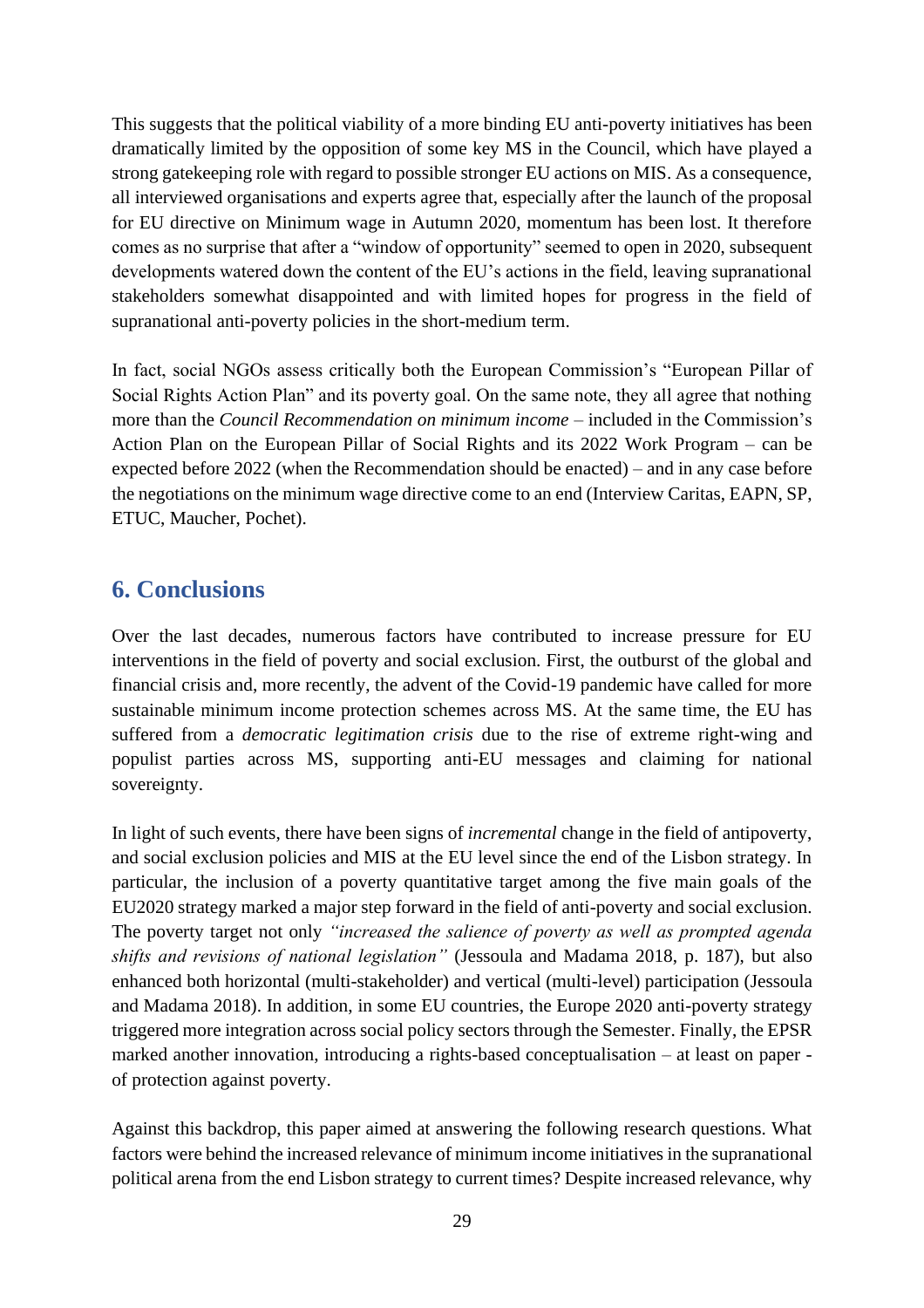was the formulation of a binding policy framework – such as a directive - not feasible, and only a Recommendation will be issued by the Commission in autumn 2022?

In order to provide an answer to these questions, this paper looks at the social and political actors' preferences and interaction in various phases, i.e. launch of the EU2020 strategy, the establishment of the EPSR with principle 14 on minimum income protection. We argue that the transition from Lisbon to the Europe 2020 agenda acted as a 'focal point' (Armstrong 2012) for demands by a small group of MS, strong lobbying by supranational NGOs, the position taken by the Parliament, and the Commission's commitment to come up with a successor to the Lisbon Strategy (Copeland and Daly 2012).

The launch of the Europe 2020 strategy opened up new opportunities for actors to mobilize in the field of anti-poverty policies. In particular, the existence of a quantitative poverty target allowed for supranational NGOs mobilisation demanding stronger policy tools in order to achieve said target. In a similar vein, against the backdrop of rising *problem pressure* and strong *political demand*, the EPSR introduced a 'rights-based' conceptualisation of protection against poverty, which in turn was used by the more socially-oriented stakeholders to call for more binding initiatives in the field of anti-poverty and social exclusion policies and MI.

However, this paper also assesses why, despite increased relevance of poverty and anti-poverty measures in the supranational arena, the formulation of a directive on MIS was not feasible and only a non-binding Recommendation by the Commission is forthcoming in autumn 2022. In particular, we examine whether such (expected) *output* should be attributed to the constraints determined by EU's current constitutional *structure* or it is rather the result of *agency*, most notably political dynamics.

Differently from what has been so far argued in the literature, we show that structural conditioning of the Treaties for EU's actions in the field of MIS might actually be overcome, and a binding initiative could be legally feasible as "*Article 175 of the TFEU could accommodate a solid legal instrument on minimum income that covers all persons at all stages of life as proclaimed by principle 14 EPSR."* (Van Lancker *et al.* 2020).

We then turn to analyse the supranational politics of MIS in order to detect what actors may have played pro or against, a more binding EU framework in this sector. Mapping the key actors involved in the decision-making process allowed us to identify the main line of conflicts among European stakeholders. We show that the more socially oriented actors pushed for a more radical change in EU's policy toolkit in the field of minimum income in two different ways: first, they anchored their claims for the introduction of a framework directive - that would establish an EU *right* to minimum income protection - to the existing institutional structure, especially the *right*-based characterization of the EPSR; second, they (especially EAPN and the Social Platform) mobilized in order to forge a composite alliance including diverse NGOs, trade unions, EP members as well as experts (primarily those who argued for the legal feasibility of a binding EU initiative). However, the analysis of the political dimension of MIS at the supranational level reveals the persistence of formidable *political* obstacles which prevent any non-incremental change in the field: the political viability of more binding EU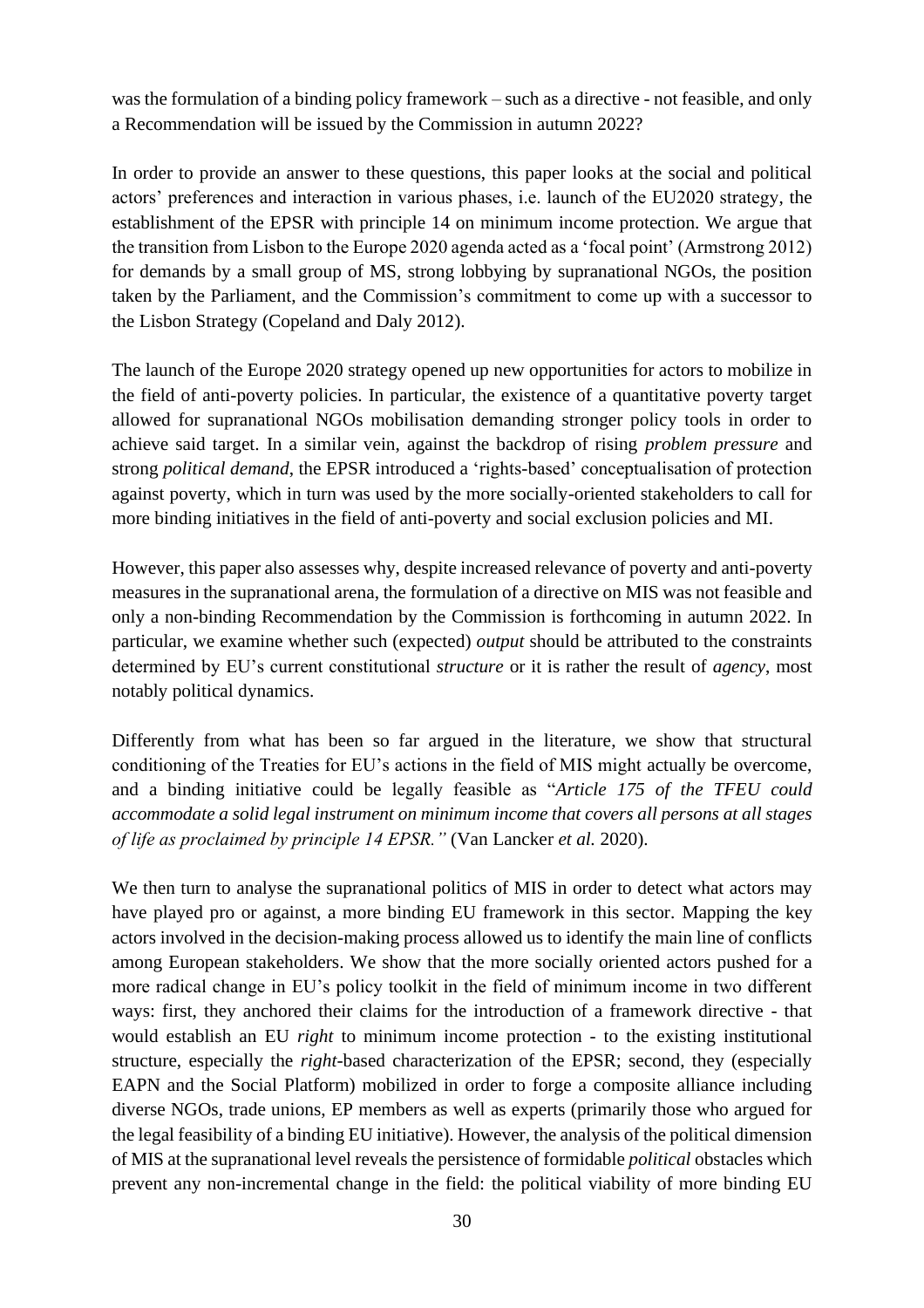anti-poverty initiatives was in fact dramatically limited by the opposition of some key MS in the Council, which played a strong gatekeeping role in defence of the subsidiarity principle and national sovereignty.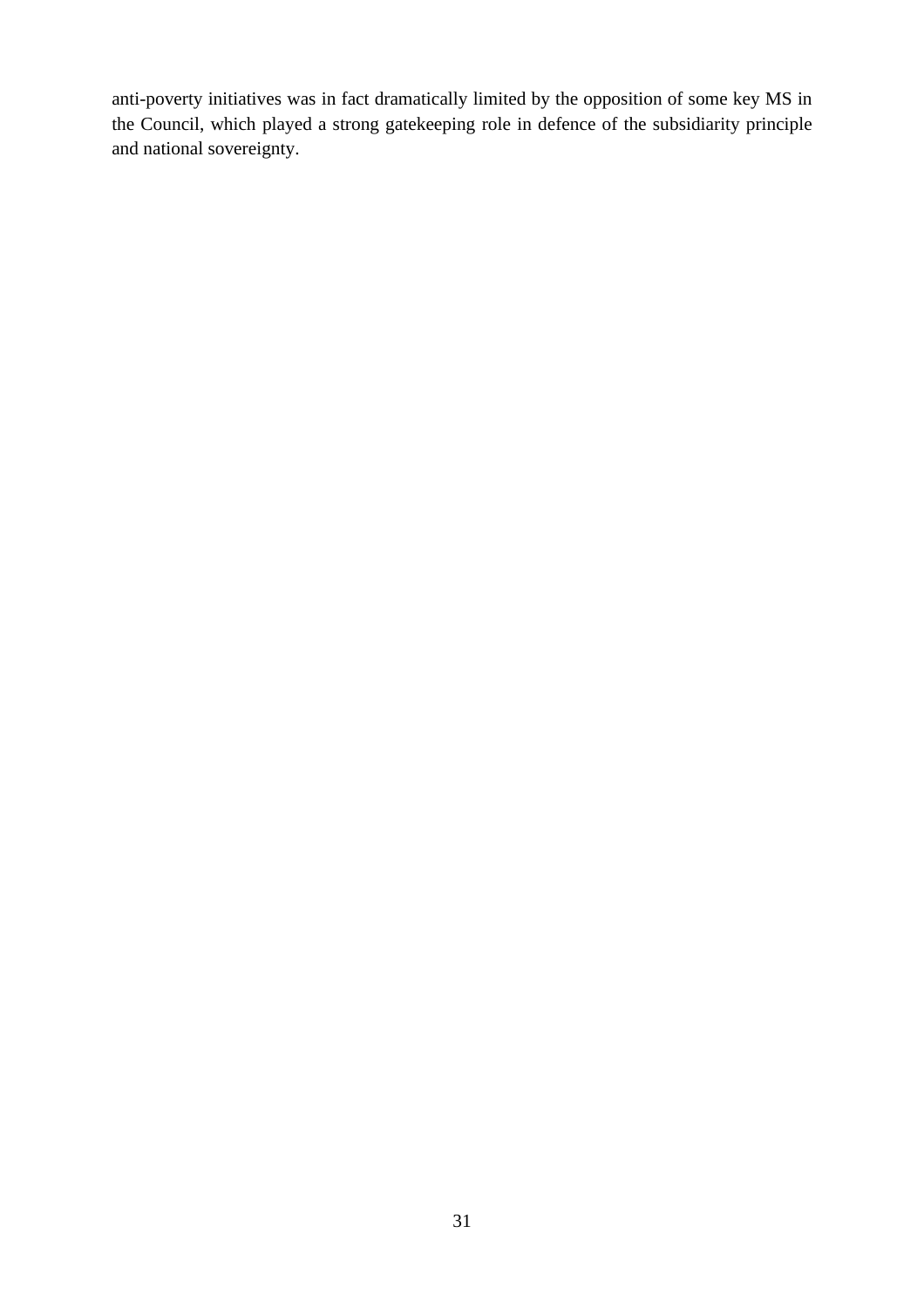## <span id="page-31-0"></span>**References**

Anderson, K., and Heins, E. (2021) "After the European elections in the first wave of Covi-19: prospects for EU social policymaking" in Vernhercke Bart, Spasova Slavina and Fronteddu Boris (eds) *Social Policy in the European Union: state of play 2020*, Brussels, ETUI, OSE, pp. 13-32.

Archibugi, D. and Coco, A. (2005), "Is Europe becoming the most dynamic knowledge economy in the world?'" *Journal of Common Market Studies*, 43 (3): 433–59.

Agostini C., Sabato S. and Jessoula M. (2013), "Europe 2020 and the Fight Against Poverty: Searching for Coherence and Effectiveness in Multilevel Policy Arenas", Working Paper -LPF, 3 (2013), Centro Einaudi, Laboratorio di Politica Comparata e Filosofia Pubblica

Armstrong, K.A. (2006), "The 'Europeanisation' of Social Exclusion: British Adaptation to EU Coordination", *British Journal of Politics and International Relations*, 8(1): pp. 79-100.

Armstrong, K.A., Begg, I., Zeitlin, J., (2008), "The Open Method of Co-ordination and the Governance of the Lisbon Strategy". JCMS: *Journal of Common Market Studies* 46 (1),pp. 436–450.

Armstrong, K.A. (2010), *Governing Social Inclusion: Europeanisation through Policy Coordination*, Oxford: Oxford University Press.

Armstrong, K.A. (2012), "EU Social Policy and the Governance Architecture of Europe 2020", *Transfer: European Review of Labour and Research*, Vol. 18 No. 3, pp. 285–300.

Barbier, J.C. (2005), "The European Employment Strategy: a Channel for Activating Social Protection?", in J. Zeitlin and P. Pochet (eds.) *The Open Method of Coordination in Action: the European Employment and Social Inclusion Strategies*, Brussels: PIE-Peter Lang, pp. 417-46.

Begg, I. (2007), "Lisbon II, Two Years on: An assessment of the Partnership for Growth and Jobs" Special CEPS Report, Brussels: Centre for European Policy Studies.

Bouget D., Frazer H., Marlier E. and Sabato S. (2015), "Social Investment in Europe: A study of national policies", European Social Policy Network (ESPN) Working Paper.

BusinessEurope (2016), "European Pillar of Social Rights - BusinessEurope contribution to the Debate", Brussels, 24 August 2016.

Business Europe (2021), "Adapting Social Protection Systems to Demographic Change, Modern Labour Markets and Diverse Life Phases and Choices", BusinessEurope Policy Orientation Paper, Brussels, January 2021.

CESI (2016), "Consultation of the European Commission, Towards a European Pillar of Social Rights: Launching, Implementing and Enforcing", European Confederation of Independent Trade Unions, Brussels.

Clegg, D. (2017), "Brexit, the UK Labour Market and the Lessons for Social Europe", in Vanhercke, B., Sabato, S. and Bouget, D. (eds.), *Social Policy in the European Union: State of Play 2017*, Brussels, ETUI, OSE, pp. 33-49.

Collignon, S. (2008), "The Lisbon Strategy, macroeconomic stability and the dilemma of governance with governments; or why Europe is not becoming the world's most dynamic economy", *International Journal of Public Policy*, 3 (1): 72–99.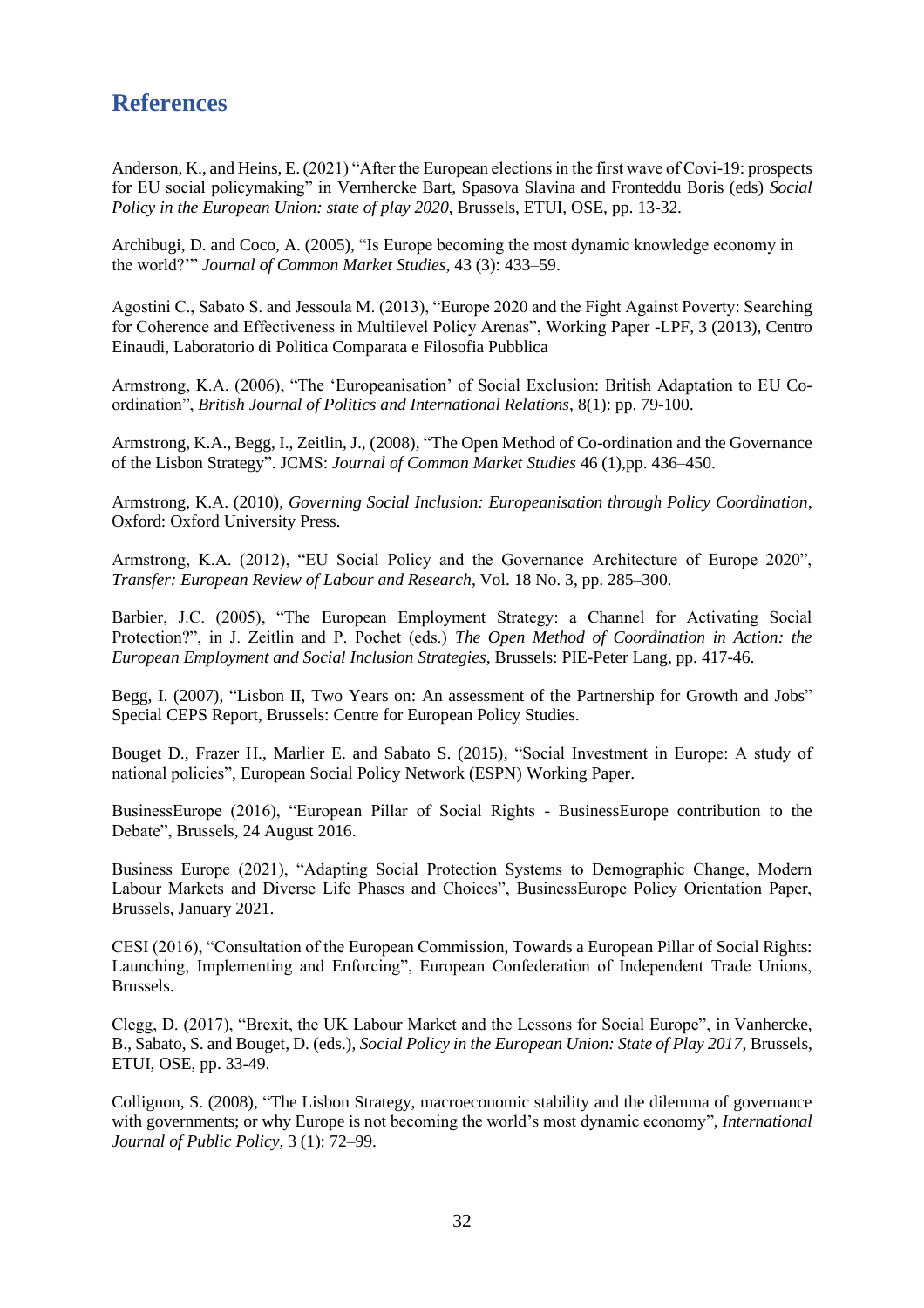Copeland, P. and Daly, M. (2012), "Varieties of Poverty Reduction Inserting the poverty and Social Exclusion Target into Europe 2020", *Journal of European Social Policy,* Vol. 22 No. 3, pp. 273-287.

Daly, M., (2007), "Whither EU Social Policy? An Account and Assessment of Developments in the Lisbon Social Inclusion Process" Journal of Social Policy, Vol. 37, pp. 1–19

EAPN (2009), "EAPN Letter to Barroso and Chairs of Political Groups EP", Brussels, European Anti-Poverty Network, 10 July 2009.

EAPN (2010a) "EAPN Proposals on the 'European Platform against Poverty'", EAPN Working Paper, Brussels, European Anti-Poverty Network, September 2010.

EAPN (2010b), "Working document on a Framework Directive on Minimum Income", Brussels, European Anti-Poverty Network, 30 June 2010.

EAPN (2014), "EAPN's Manifesto for the 2014 European Parliament Elections" Brussels, European Anti-Poverty Network.

EAPN (2016), "Last chance for social Europe? EAPN's position on the proposed pillar of social rights", Brussels, European Anti-Poverty Network, 27 September 2016.

EESC (2010), "EESC Opinion on the Development of Social Welfare Benefits", Brussels, 14 July 2010.

EESC (2013), "EESC Opinion on European minimum income and poverty indicators", Brussels, 10 December 2013

EMCO and SPC (2016), The European Pillar of Social Rights, Joint Opinion of the Employment Committee and Social Protection Committee. 12605/16, Brussels, 26 September 2016.

EMCO and SPC (2019), Assessment of the Europe 2020 Strategy. Joint Report of the Employment Committee (EMCO) and Social Protection Committee (SPC). Luxembourg, Publications Office of the European Union, 2019.

ETUC (2013), "ETUC Position on the Social Dimension of the European Union", ETUC Position, Brussels, 23 April 2013.

ETUC (2016), "ETUC Position on the European Pillar of Social Rights. Working for a Better Deal for All Workers", ETUC Position, Brussels, 6 September 2016.

ETUC (2020), "ETUC Input on the Right to Adequate, Accessible and Effective Minimum Income Schemes", ETUC Resolution, Brussels, September 2020.

European Commission (1999), "A Concerted Strategy for Modernising Social Protection", Commission of European Communities (CEC), Brussels, 14 July 1999, 347 final

European Commission (2008), "Commission Recommendation on the active inclusion of people excluded from the labour market", Brussels, 3 October 2008, C(2008)5737

European Commission (2010), "Communication from the Commission: Europe 2020 – A Strategy for Smart, Sustainable and Inclusive Growth", Brussels, 03 March 2010 COM(2010) 2020

European Commission (2016), "Launching a Consultation on the European Pillar of Social Rights", Brussels, 8 March 2016 COM (2016) 127 final.

European Commission (2017), "Establishing a European Pillar of Social Rights", Brussels, 26 April 2017 COM (2017) 250 final.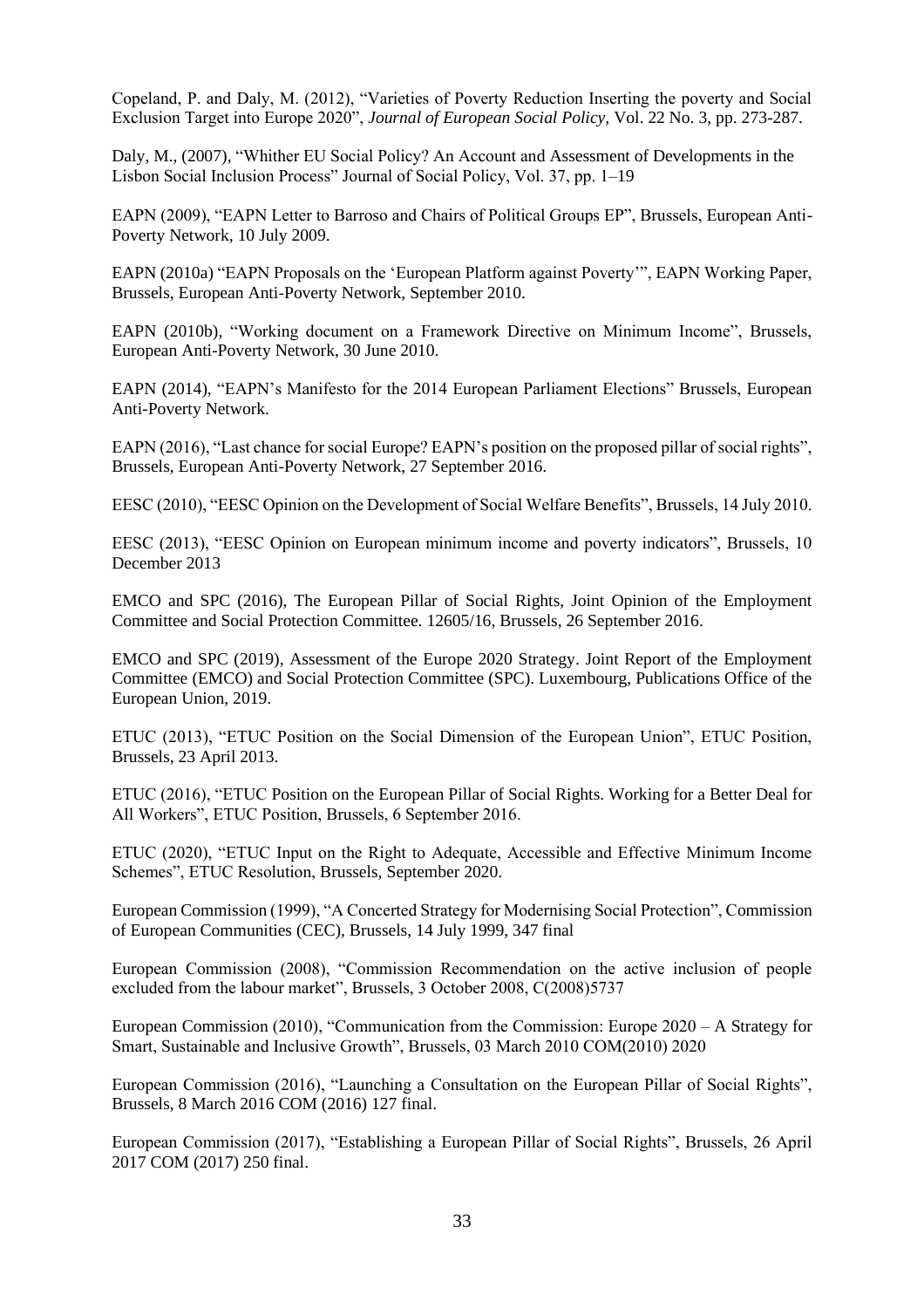European Commission (2021), "The European Pillar of Social Rights Action Plan", Luxembourg.

European Council (1989), "Resolution of the Council and of the ministers for social affairs meeting within the Council" (OJ C, C/277, 31.10.1989).

European Council (2010), "European Council 17 June 2010 Conclusions", EUCO 13/10, CO EUR 9, CONCL2.

European Council (2020), "Strengthening Minimum Income Protection to Combat Poverty and Social Exclusion in the COVID-19 Pandemic and Beyond", Brussels, 11721/2/20 REV 2.

European Parliament (2009), "Resolution of 6 May 2009 on the Renewed Social Agenda,", (2008/2330(INI), p. 6

European Parliament (2010), "Resolution of 20 October 2010 on the role of minimum income in combating poverty and promoting an inclusive society in Europe", 2010/2039(INI), P7\_TA(2010)0375

European Parliament (2020a), "Resolution of 17 December 2020 on a Strong Social Europe for Just Transitions", P9\_TA (2020)0371

Ferrera, M. and Rhodes, M. (2000), "Recasting European welfare states", West European Politics, vol. 23 No. 2, pp. 1–10.

Ferrera, M., Matsaganis, M., Sacchi, S., (2002), "Open coordination against poverty: the new EU `social inclusion process". *Journal of European Social Policy* 12 (1) ,pp. 227–239.

Garben, S. (2020), "Balancing fundamental social and economic rights in the EU: in search of a better method", in Vanhercke B., Ghailani D., Spasova S. with Pochet P. (eds.) *Social Policy in the European Union 1999-2019: the Long and Winding Road*, Brussels, ETUI, OSE, pp. 57-70.

Halvorsen R, Ciani F et al. (2022), "Analysing gaps in European social citizenship. The interaction of capabilities, active agency and social resilience" EUROSHIP Working Paper no. 15. Oslo: Oslo Metropolitan University. DOI: 10.6084/m9.figshare.19636188 Available at: https://euroshipresearch.eu/publications

Heidenreich, M., Bischoff, G., (2008), "The Open Method of Co-ordination: A Way to the Europeanization of Social and Employment Policies?" JCMS: *Journal Common Market Studies* 46, 497–

Jessoula, M. (2015), "Europe 2020 and the fight against poverty: beyond competence clash, towards "hybrid" governance solutions?", Social Policy and Administration, Europeanization of Welfare Regional Issue, 49(4): 490–511.

Jessoula M. and Madama I. (2018), *Fighting Poverty and Social Exclusion in the EU*, Routledge, New York.

Juncker, J. C. (2016), "State of the Unions Address 2016: Towards a Better Europe – a Europe that Protects, Empowers and Defends". European Commission Press Corner, Strasbourg, 14 September 2016.

Juncker, J. C., Tusk, D., Dijsselbloem, J., Draghi, M. and Schulz M. (2015), "Completing Europe's Economic and Monetary Union", European Commission.

March, J., Olson, J., (1989), *Rediscovering institutions: The organizational basis of politics*. New York: Free Pres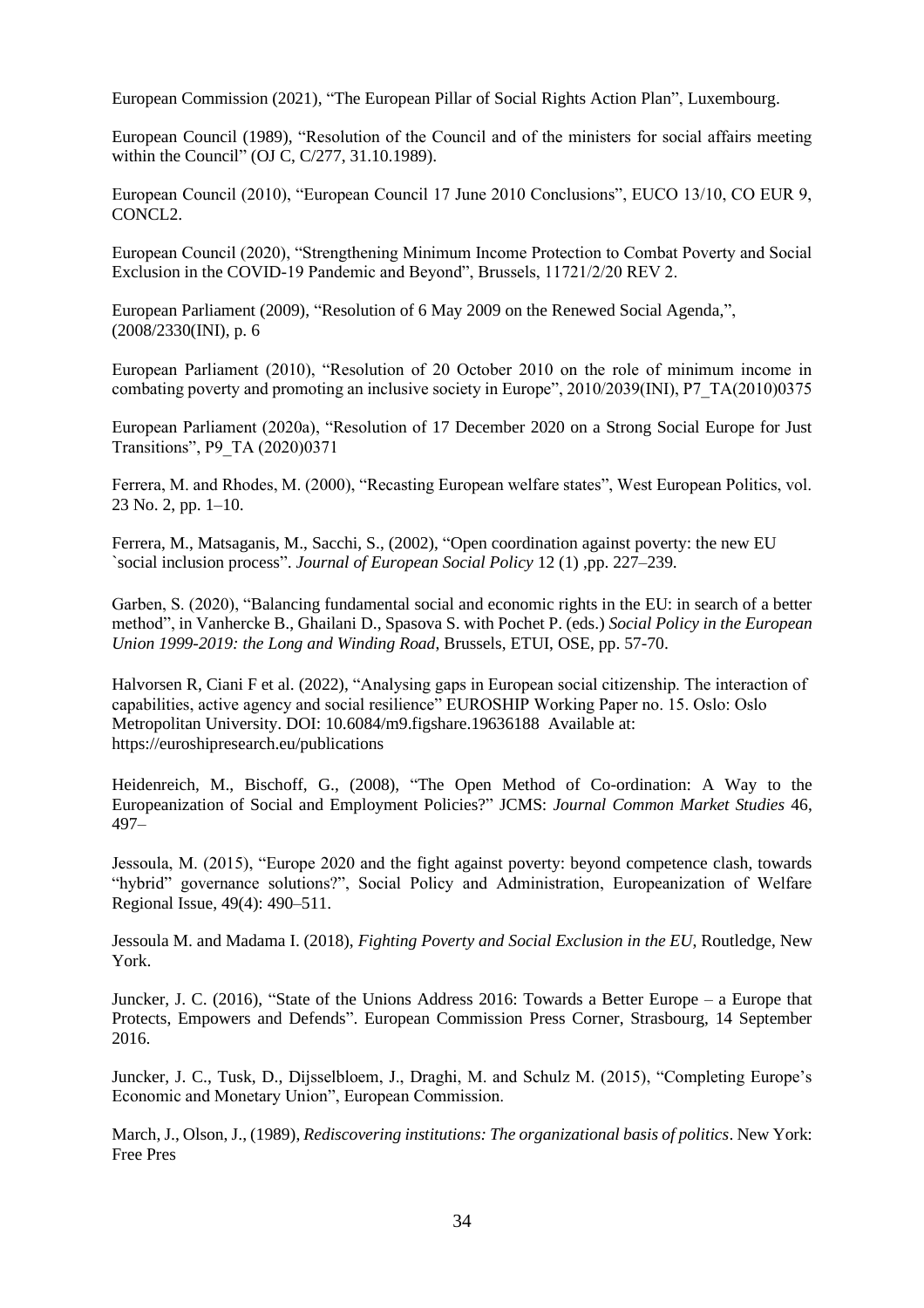Marlier, E., Natali, D. (Eds.), (2010), "Europe 2020: towards a more social EU?," Work & Society. P.I.E. Peter Lang, Bruxelles.

Marx, I., Nelson, K. (Eds.), (2013), *Minimum Income Protection in Flux*. Palgrave Macmillan UK, London.

Matsaganis, M., Ferrera, M., Capucha, L., Moreno, L., (2003), "Mending Nets in the South: Antipoverty Policies in Greece, Italy, Portugal and Spain" *Social Policy & Administration* 37, pp. 639–655.

Natili, M., (2019), *The Politics of Minimum Income: Explaining Path Departure and Policy Reversal in the Age of Austerity*. Springer International Publishing, Cham.

Natili, M., (2020), "Worlds of last-resort safety nets? A proposed typology of minimum income schemes in Europe", *Journal of International Comparative Social Policy*, 36, pp. 57–75.

Panaro, A., Shahini, V., Jessoula, M., (2022), "The Social Dimension of the European Union: Grand Strategies, Governance Framework and Policy Development in the EU (2000-2020)". EUROSHIP Working Paper No. 10. Oslo: Oslo Metropolitan University. DOI: 10.6084/m9.figshare.18162761. Available at: https://euroshipresearch.eu/publications.

Peña-Casas R. (2012), "Europe 2020 and the fight against poverty and social exclusion: forced into marriage?", in Natali D. and Vanhercke B. (eds.) *Social developments in the European Union 2011*, Brussels, ETUI, OSE.

Peña-Casas, R. and Bouget, D. (2014), "Towards a European Minimum Income? Discussions, Issues and Prospects", in Natali D. (ed.) *Social developments in the European Union 2013*, Brussels, ETUI, OSE, pp. 131-159.

Pierson, P. (1996), "The New Politics of the Welfare State". *World Politics*, 48(2), 143-179.

Pochet, P. (2020), "Twenty years of the publication 'Social policy in the European Union': what have we learned", in Vanhercke B., Ghailani D., Spasova S. with Pochet P. (eds.) *Social Policy in the European Union 1999-2019: the Long and Winding Road*, Brussels, ETUI, OSE, pp. 13-34.

Raitano, M., Gallo, G., Jessoula, M and Pagnini, C. (2021), "Fighting Poverty and Social Exclusion: Including through Minimum Income Schemes", Publication for the committee on Employment and Social Affairs, Policy Department for Economic, Scientific and Quality of Life Policies, European Parliament, Luxembourg.

Sabato, S. Agostini, C., Natili, M. and Jessoula, M. (2018), "Europe 2020 and the Fight against Poverty: From Target to Governance", in M. Jessoula and I. Madama (eds.) *Fighting Poverty and Social Exclusion in the EU*, Routledge, pp. 14-35.

Sabato, S. and Corti, F. (2018), "'The times they are a-changin'?' The European Pillar of Social Rights from debates to reality check", in Vanhercke, B., Ghailani, D. and Sabato, S. (eds.), *Social Policy in the European Union: State of Play 2018*, Brussels, ETUI, OSE, pp. 51-70

Sabato, S. and Vanhercke, B. (2017), "Towards a European Pillar of Social Rights: From a Preliminary Outline to a Commission Recommendation", in Vanhercke, B., Sabato, S. and Bouget, D. (eds.), *Social Policy in the European Union: State of Play 2017*, Brussels, ETUI, OSE, pp. 73-96.

Schmidt, V.A., (2015), "The Eurozone's Crisis of Democratic Legitimacy. Can the EU Rebuild Public Trust and Support for European Economic Integration?", European Commission Fellowship Initiative 2014-2015 on Growth, Integration and Structural Convergence revisited.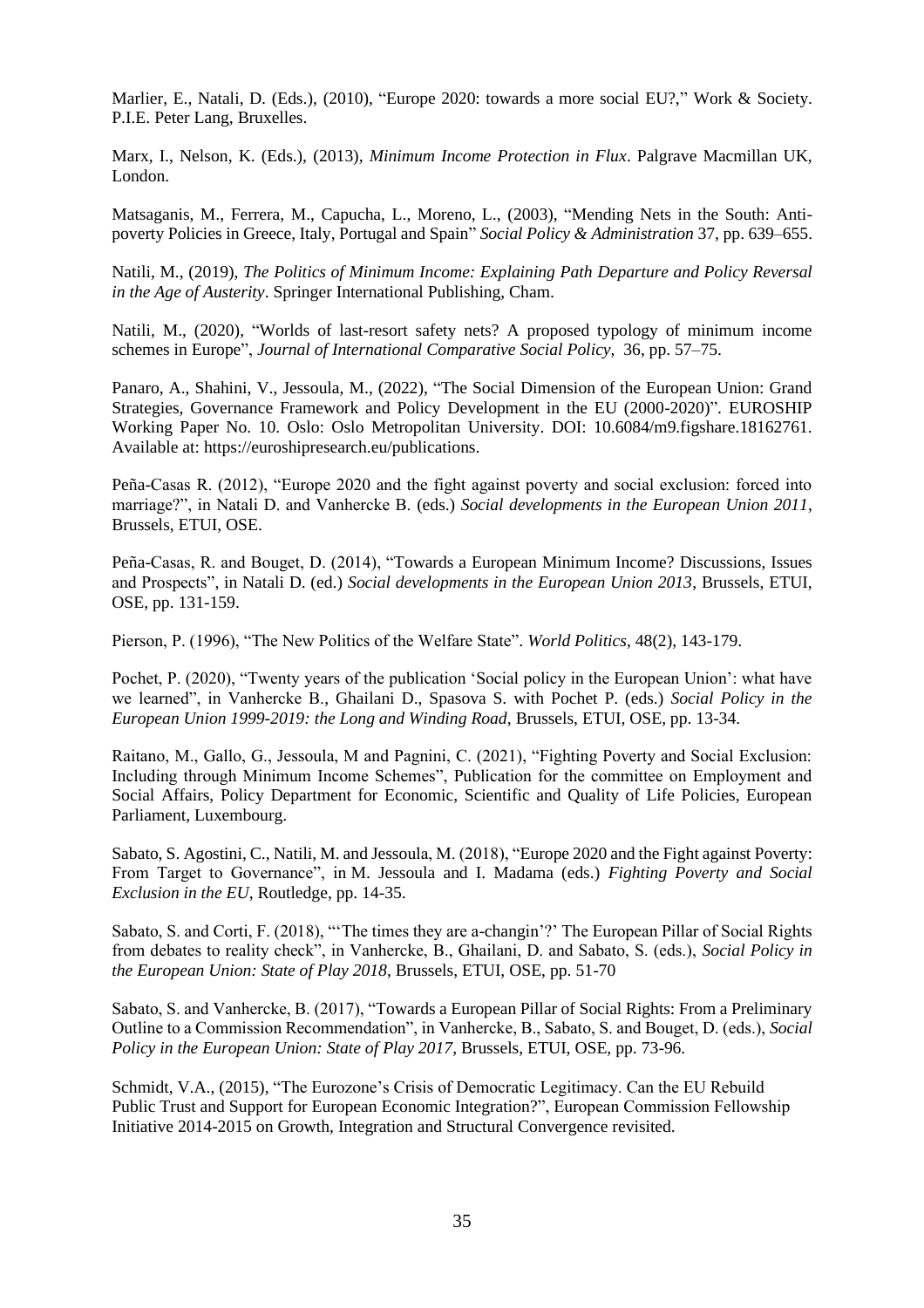Thelen K. and Steinmo, S. (1992), "Historical institutionalism in comparative analysis". In S. Steinmo, K. Thelen & F. Longstreth (Eds), Structuring politics: Historical institutionalism in comparative analysis (pp.1-32). New York: Cambridge University Press

Vanhercke, B., Ghailani, D., Spasova, S. and Pochet, P. (2020), "Social policy in European Union 1999-2019: the Long and winding road", Brussels, ETUI, OSE.

Van Lancker, A. Aranguiz, A. and Verschueren, H. (2020), "Expert Study on a Binding EU Framework on Adequate National Minimum Income Schemes: Making the Case for an EU Framework Directive on Minimum Income", European Anti-Poverty Network.

Verdun, A. and D'Erman, V. (2020), "Two Decades of Change in Europe: Post-Crisis Social Policymaking in the EU", in Vanhercke B., Ghailani D., Spasova S. with Pochet P. (eds.) *Social Policy in the European Union 1999-2019: the Long and Winding Road*, Brussels, ETUI, OSE, pp. 37-56.

Vesan, P., Corti, F. and Sabato, S. (2021), "The European Commission's Entrepreneurship and the Social Dimension of the European Semester: from the European Pillar of Social Rights to the Covid-19 pandemic", *Comparative European Politics*, 19: 277-295

Van Apeldoorn, E.B., Drahokoupil, J. and Horn, L.C. (eds) (2008), *Contradictions and limits of neoliberal European governance: From Lisbon to Lisbon*, Basingstoke: Palgrave Macmillan.

Von der Leyen, U. (2019), "Opening Statement in the European Parliament Plenary Session by Ursula von der Leyen, Candidate for President of the European Commission", European Commission Press Corner, Strasbourg, 16 July 2019.

Zeitlin, J. and Vanhercke, B. (2018), "Socializing the European Semester: EU social and economic policy co-ordination in crisis and beyond", *Journal of European Public Policy*, Vol.25, No.2, pp.149– 74.

Zeilinger, B., (2021), "The European Commission as a Policy Entrepreneur under the European Semester", *Politics and Governance*, Vol.9, No. 3, pp. 63-73